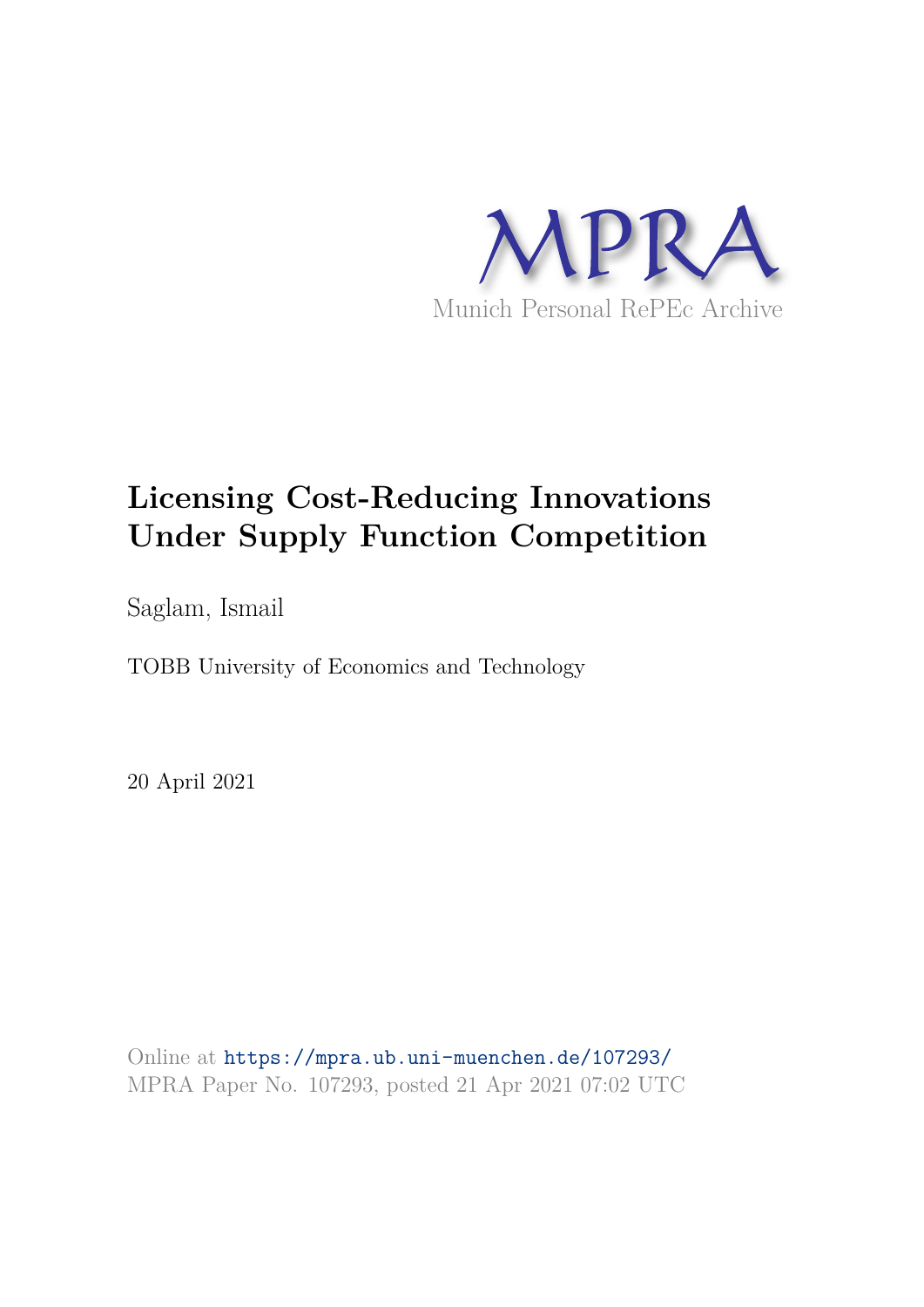# Licensing Cost-Reducing Innovations Under Supply Function Competition

Ismail Saglam✯

*Department of Economics, TOBB University of Economics and Technology Sogutozu Cad. No:43, Sogutozu, 06560, Ankara, Turkey*

Abstract. In this paper, we study the problem of licensing cost-reducing innovations in a duopoly under supply function competition. We show that the innovator prefers fixed-fee licensing to no licensing if its cost advantage is not extremely large. Moreover, if its cost advantage is not extremely small, the innovator prefers fixed-fee licensing to royalty licensing, as well.

Keywords: Duopoly; licensing; supply function competition.

JEL Codes: D43; L13; O30

## 1 Introduction

In this paper, we study licensing of (cost-reducing) innovations in a duopoly under supply function competitions. Licensing of innovations has been extensively studied under quantity and price competitions both when the innovator is an outsider, an R&D organization that does not compete in the product market, and when it is an insider, one of the producers. In the first case, the licensor generally prefers fixed-fee licensing to royalty licensing (e.g., Kamien and Tauman, 1986; Katz and Shapiro, 1986; Kamien et al.,

<sup>✯</sup>The author has no conflicts of interests to declare. The usual disclaimer applies.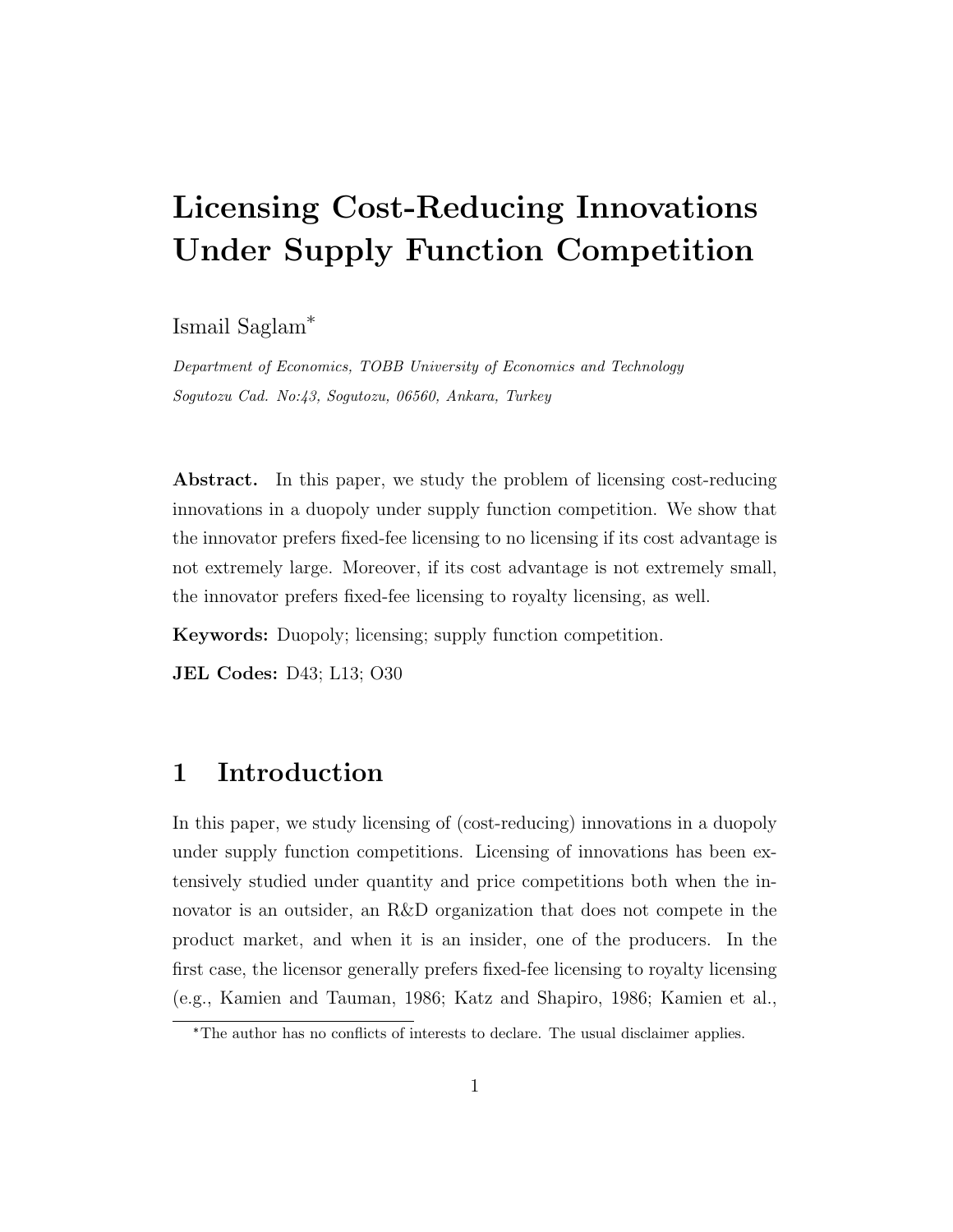1992), whereas in the second case the reverse is true: the licensor, as an insider, generally finds royalty licensing superior (e.g., Wang, 1998; Wang and Yang 1999; Kamien and Tauman, 2002; Filippini, 2005; and San Martin and Saracho, 2010). The second result was also checked, by a vast literature, to be robust to many modeling variations including asymmetric information, leadership structure, moral hazard, product differentiation, quality variation, risk aversion, and strategic delegation.<sup>1</sup> Yet, these variations leave out an important issue, namely licensing under supply function competition where firms non-cooperatively choose supply functions instead of fixed quantities or prices. This relatively new form of competition, formulated by Grossman (1981) and developed by Klemperer and Meyer (1989), has found many applications in the last three decades especially in electricity markets (Green and Newbery 1992, Rudkevich and Duckworth 1998, Day et al. 2002, Newbery and Greve 2017, Escrihuela-Villar et al. 2020) where it is also known that innovation is essential, as indicated by European Commission (2015), to maintain leadership in the industry as well as to boost jobs and economic growth.

We believe that our paper is the first attempt to integrate technology licensing with supply function competition. Formally, our model involves a duopolistic industry where one of the firms has an (unrivaled) cost-reducing innovation. We are not interested in the development of this innovation and also assume that its efficiency is common knowledge. We consider two licensing arrangements, one involving fixed-fees and the other involving ad valorem royalties (per revenue units).<sup>2</sup> Empirical studies on technology licensing report the frequent use of royalties, and especially ad valorem royalties. Ros-

<sup>&</sup>lt;sup>1</sup>See Sen (2005) for a classified list of papers on these issues.

<sup>2</sup>There are also other types of licensing arrangements such as per unit royalty licensing and two-part tariff licensing that combines fixed fees with either per-unit or ad valorem royalties. which are beyond the scope of this paper.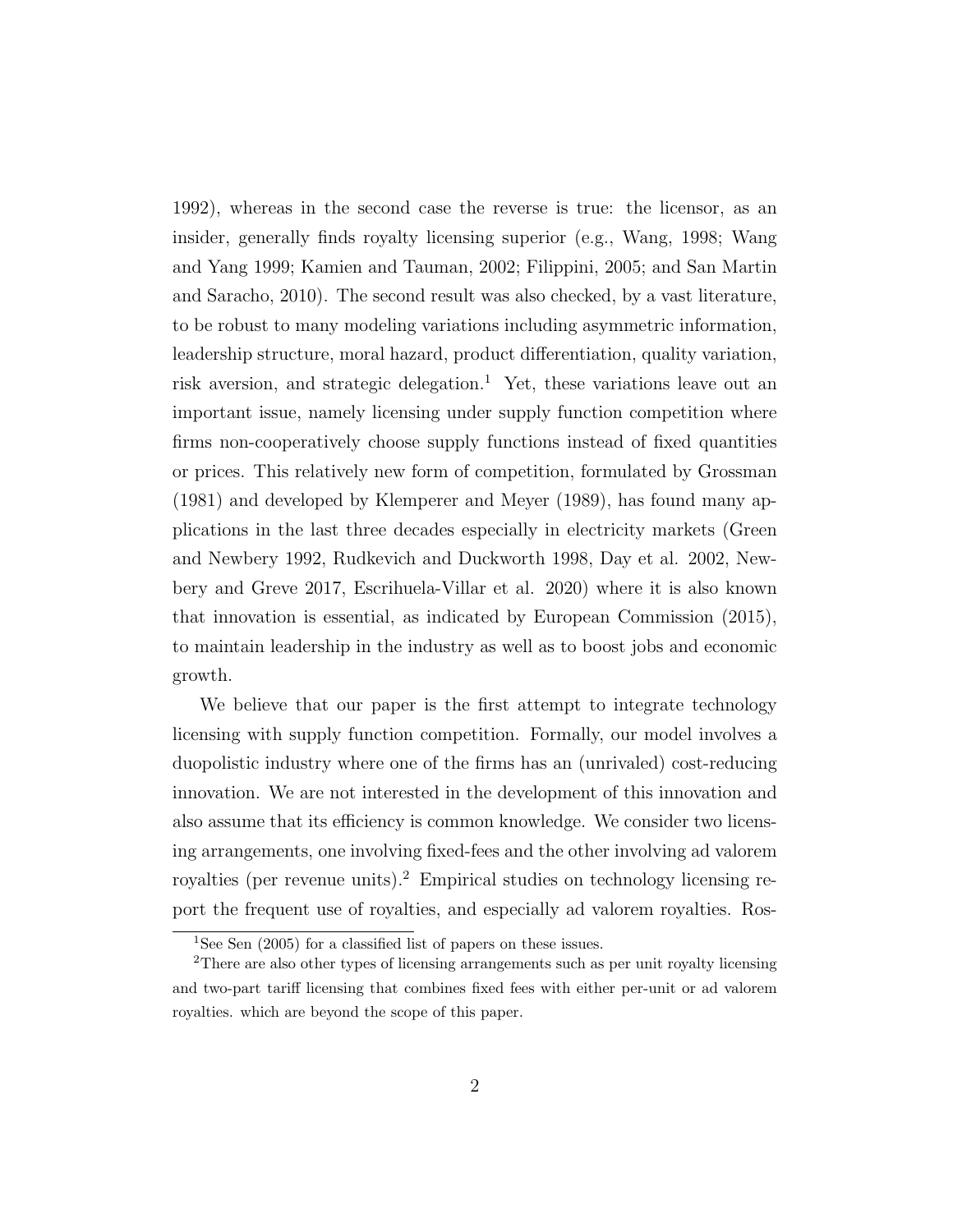toker (1984) reports using survey data from randomly selected 150 corporations in the United States that royalties and fees are separately used in 39% and 13% of all transactions respectively. Bousquet et al. (1998) show using French data that in a sample of 278 contracts, 225 (81%) includes royalties of which 216 (96%) are ad valorem. Vishwasrao (2007) shows that patent licensors are empirically more likely to ask for royalties when sales are relatively high and involatile but profits are low. Theoretically, it is well-known that under quantity or price competition the licensor has an additional incentive to use (per-unit or ad valorem) royalties since they raise the effective cost of the licensee (see, for example, Wang, 1998, Kamien and Tauman, 2002). We will investigate whether this incentive continues to exist under supply function competition with the help of a three-stage (non-cooperative) game played by the duopolists. In the first stage, the innovator (licensor) makes a "take-it-or-leave-it" offer to its competitor (licensee) for its cost-reducing technology, and in the second stage the licensee decides whether to accept or reject the offer (or equivalently whether to produce at equal or unequal costs). Given this decision and the implied cost structure, the two firms finally engage in supply function competition in the third stage. Calculating the subgame-perfect equilibrium of this game we show that the innovator prefers fixed-fee licensing to no licensing if and only if its cost advantage is not extremely high. Moreover, if this cost advantage is mild, it prefers fixed-fee licensing to royalty licensing, too. Thus, royalty licensing becomes a preferred arrangement of licensing for the innovator only if the size of its innovation and its effect on profits is very minor.

The rest of the paper is organized as follows: Section 2 involves some basic structures and Section 3 presents for each licensing arrangement a strategic game played by duopolists under supply function competition along with its equilibrium. In more detail, Section 3.1 deals with royalty licensing and Section 3.2 with fixed-fee licensing. Next, section 4 contains our welfare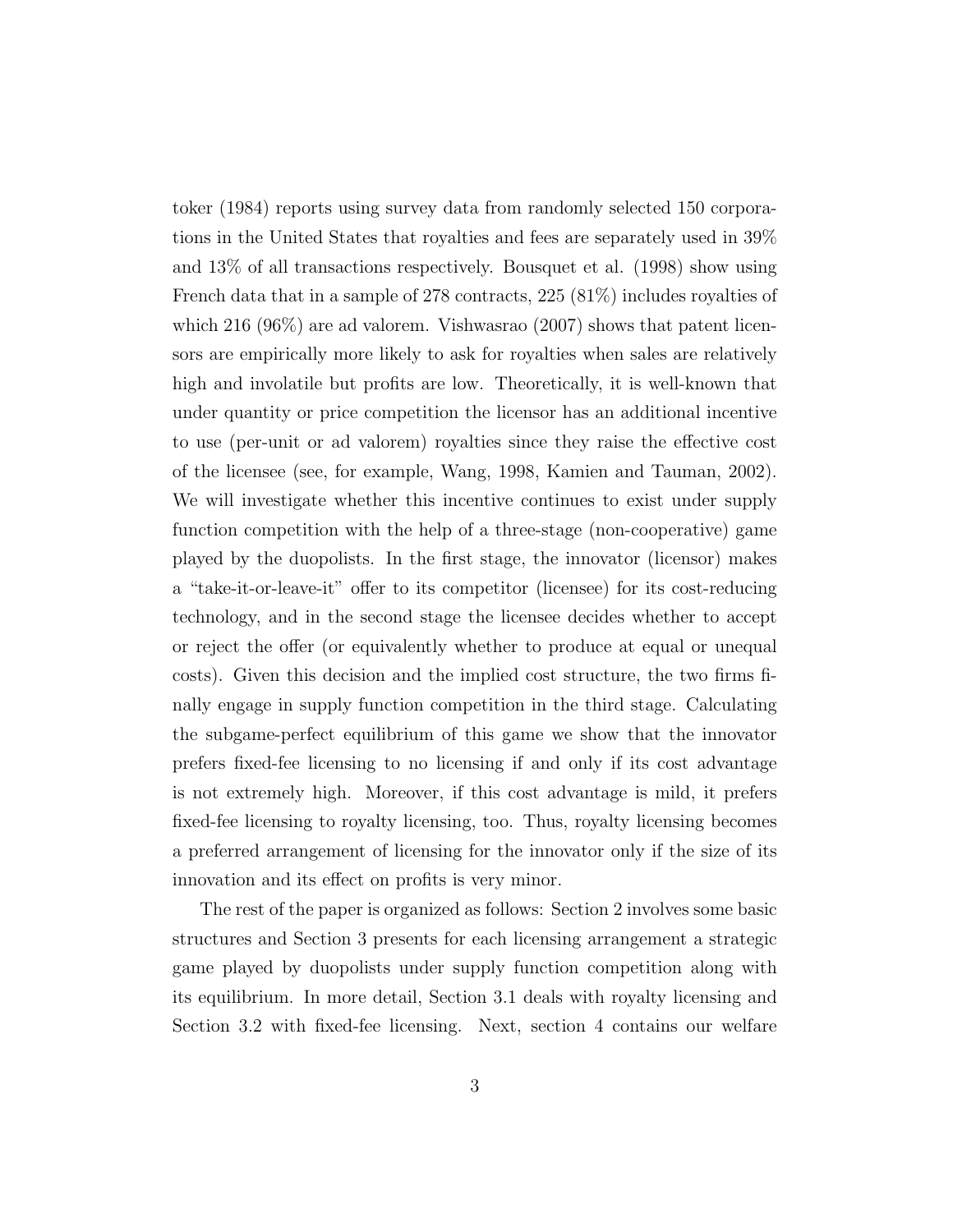results and finally Section 5 concludes.

# 2 Basic Structures

We consider a duopolistic industry where a single homogeneous good is produced under cost asymmetry. The demand curve faced by the firms is given by

$$
D(p) = a - p,\tag{1}
$$

where  $a > 0$  denotes the constant intercept and p denotes the product price. Firm  $i = 1, 2$  faces the cost function

$$
C_i(q_i) = \theta_i q_i^2 / 2,\tag{2}
$$

where  $q_i$  is the quantity produced by firm i and  $\theta_i$  is a non-negative constant that is equal to the marginal cost of the unit output. (Fixed costs are normalized to zero to simplify the analysis.) We assume that firm 1 (innovator) has a superior and unrivaled production technology that yields an initial cost advantage. Specifically, the cost parameters of firm 1 and firm 2 are  $\theta_1 = \theta - x$  and  $\theta_2 = \theta$  where  $0 < \theta < a$  and  $0 < x \leq \theta$ . In this paper, we are not interested in the development of innovation (i.e., determination of the parameter x). The value of x,  $a, \theta, \theta_1$ , and  $\theta_2$  are exogenously given. We also assume that both firms are rational (profit maximizers) and the industry structure described above is common knowledge.

We consider two arrangements of licensing. One of them is fixed fee licensing in which firm 1 demands a fixed fee from firm 2. The other arrangement is ad valorem royalty licensing in which firm 1 demands from firm 2 a fraction of its revenues. Under both arrangements, once an agreement is reached firm 1 makes its superior technology be accessible to firm 2, enabling it to produce using the cost parameter  $\theta - x$  instead of  $\theta$ .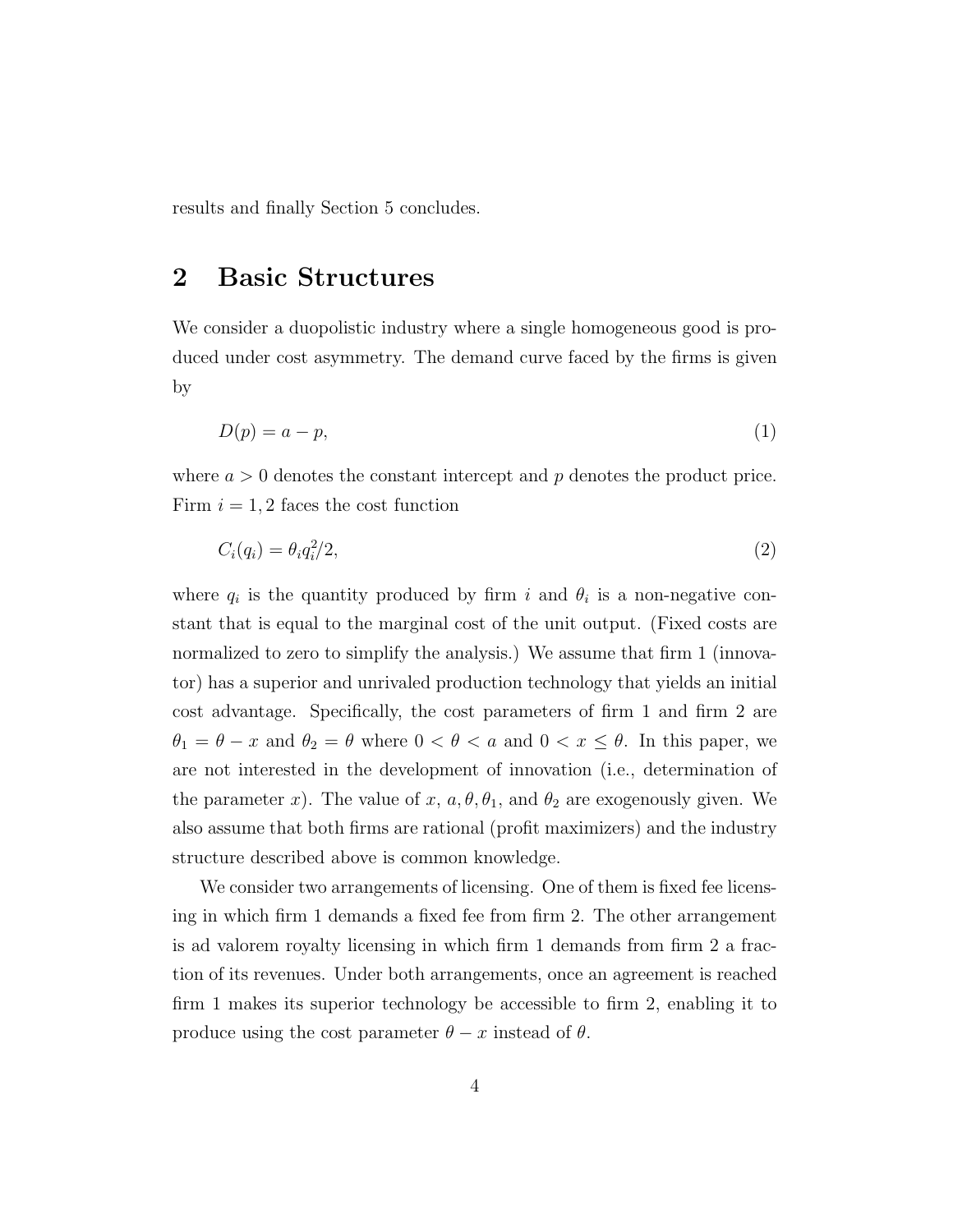## 3 Licensing Game

We consider a strategic game consisting of three stages. In the first stage, the licensor (firm 1) makes a "take-it-or-leave-it" offer to the licensee (firm 2), and in the second stage the licensee decides whether to accept or reject the offer. We assume that the licensee always accepts an offer whenever it becomes indifferent to accept or reject. After the licensee makes its decision, production costs become finalized and common knowledge, and finally the firms engage in supply function competition in the third stage.

## 3.1 Royalty Licensing

We assume that firm 1 offers to firm 2 the license for its innovation in return for a royalty payment, defined as a share of the revenues of firm 2, i.e.  $r p q_2$ where  $r \in \mathbb{R}_+$  is called the royalty rate. (Note that no offer with  $r > 1$  can be acceptable for firm 2. Thus, by allowing firm 1 to make an offer with  $r > 1$ , we actually allow for the possibility that firm 1 does not want to sell its innovation.) After learning the royalty rate demanded by firm 1, firm 2 decides whether or not to buy the license (to accept the offer of firm 1). Let  $\gamma^R \in \{0,1\}$  represent this decision, where  $\gamma^R = 1$  and  $\gamma^R = 0$  respectively denote 'to buy' and 'not to buy' the license sold by firm 1. If  $\gamma^R = 1$ , then the cost parameters of the two firms become equivalent at  $\theta - x$ . Otherwise, the cost parameters of firms 1 and 2 will be  $\theta - x$  and  $\theta$  respectively. After the decision and cost parameter of firm 2 have been realized and become common knowledge, firm 1 and firm 2 engage in supply competition. More formally, the two firms play the following non-cooperative game involving three consecutive stages:

Stage 1: Firm 1 decides on the value of r and offers to firm 2 that it will license its innovation in return for a royalty payment of amount  $rpq_2$ .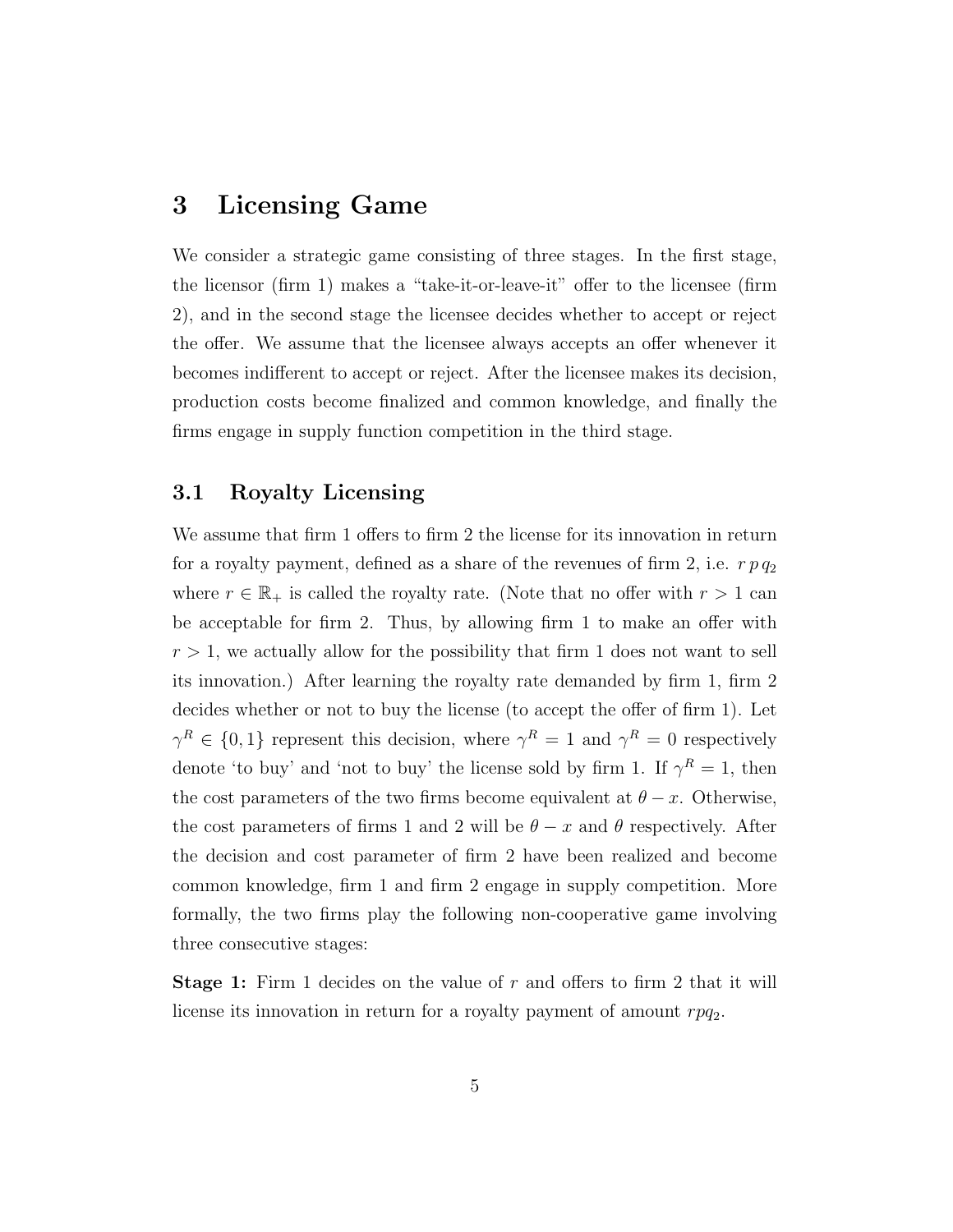**Stage 2:** Firm 2 decides on the value of  $\gamma^R$ , i.e., whether or not it accepts the offer of firm 1, and announces it.

Stage 3: Firm 1 and Firm 2 engage in supply function competition with cost parameters  $\theta - x$  and  $\theta - \gamma^R x$  respectively and then a royalty fee of  $\gamma^R r p q_2$  is paid by firm 2 to firm 1. (Note that the royalty fee becomes zero and firm 2 produces with parameter  $\theta$  when  $\gamma = 0$ .)

Below, we will solve for the equilibrium of the game described above. Using subgame-perfection we will start from the last stage.

#### Stage 3: Firms simultaneously choose their supply functions.

In stage 3, a strategy for firm  $i \in \{1,2\}$  is a linear function mapping prices into quantities, i.e.,  $S_i^R(p) = \nu_i^R p$  where  $\nu_i^R \geq 0$ . Given the strategies  $S_1^R(p)$ and  $S_2^R(p)$ , the duopolistic product market clears if

$$
D(p) = S_1^R(p) + S_2^R(p)
$$
\n(3)

or

$$
a - p = \nu_1^R p + \nu_2^R p,\tag{4}
$$

implying an equilibrium price  $p\left(\nu_1^R, \nu_2^R\right)$  that satisfies

$$
p(\nu_1^R, \nu_2^R) = \frac{a}{1 + \nu_1^R + \nu_2^R}.
$$
\n(5)

Then, for any  $r \in \mathbb{R}_+$  and  $\gamma \in \{0,1\}$  the profits of firm 1 and 2 respectively become

$$
\pi_1^R(v_1^R, v_2^R, r, \gamma^R) = p(\nu_1^R, \nu_2^R) S_1(p(\nu_1^R, \nu_2^R)) - (\theta - x) S_1^R(p(\nu_1^R, \nu_2^R))^2 / 2 \n+ \gamma^R r p(\nu_1^R, \nu_2^R) S_2^R(p(\nu_1^R, \nu_2^R))
$$
\n(6)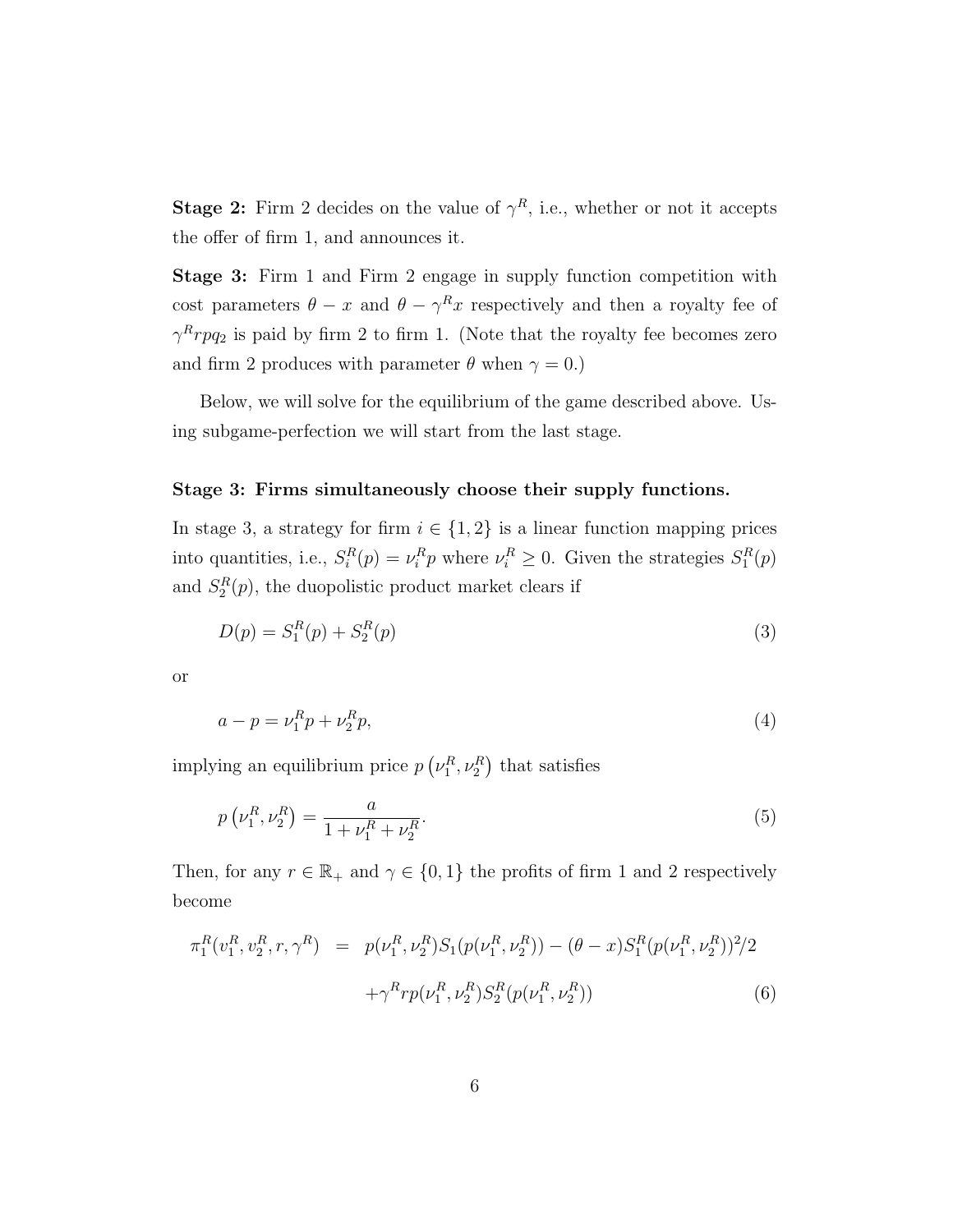and

$$
\pi_2^R(\nu_1^R, \nu_2^R, r, \gamma^R) = p(\nu_1^R, \nu_2^R) S_2^R(p(\nu_1^R, \nu_2^R)) - (\theta - \gamma^R x) S_2^R(p(\nu_1^R, \nu_2^R))^2 / 2 \n- \gamma^R r p(\nu_1^R, \nu_2^R) S_2^R(p(\nu_1^R, \nu_2^R)).
$$
\n(7)

(The superscript R appearing in  $\pi_1^R$  and  $\pi_2^R$ , as well as in some variables, stands for *royalty licensing*.) Given any  $r \in \mathbb{R}_+$  and  $\gamma^R \in \{0,1\}$ , the supply functions  $S_1^{R*}(p) = \nu_1^{R*}(r, \gamma^R)p$  and  $S_2^{R*}(p) = \nu_2^{R*}(r, \gamma^R)p$  form a Nash equilibrium if  $\nu_i^{R*} \equiv \nu_i^{R*}(r, \gamma^R)$  solves

$$
\max_{\nu_i \ge 0} \pi_i^R(\nu_i, \nu_j^{R*}, r, \gamma^R) \tag{8}
$$

for each  $i, j \in \{1, 2\}$  with  $i \neq j$ .

**Proposition 1.** For any  $r \in \mathbb{R}_+$  and  $\gamma \in \{0,1\}$ , the supply function competition under royalty licensing has always a unique Nash equilibrium where firm 1 and firm 2 respectively compete with supply functions  $\nu_1^{R*}(r,\gamma)p$  and  $\nu^{R*}_2(r,\gamma)p$  satisfying

$$
\nu_1^{R*}(r,\gamma^R) = \frac{-b_1 + \sqrt{b_1^2 - 4a_1c_1}}{2a_1} \tag{9}
$$

$$
\nu_2^{R*}(r,\gamma^R) = \frac{-b_2 + \sqrt{b_2^2 - 4a_2c_2}}{2a_2} \tag{10}
$$

where

$$
a_1 = \theta_1 \theta_2^R + \theta_1 + \theta_2^R,\tag{11}
$$

$$
b_1 = \theta_1 \theta_2^R - 2\gamma^R r \theta_1 + 2\theta_1,\tag{12}
$$

$$
c_1 = -(\theta_2^R - 4\gamma^R r + 2),\tag{13}
$$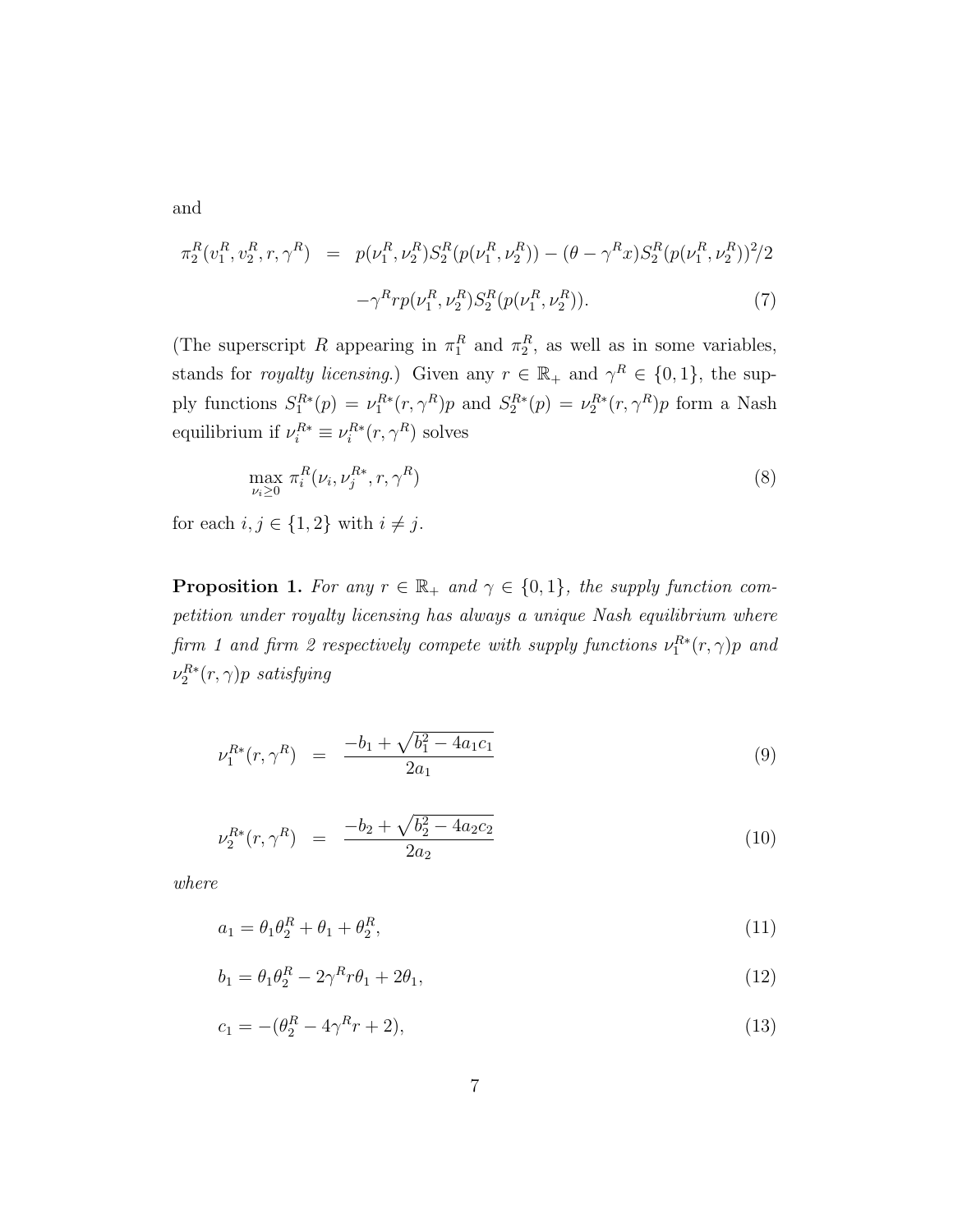$$
a_2 = \theta_1 \theta_2^R + (1 - 2\gamma^R r)(\theta_1 + \theta_2^R), \tag{14}
$$

$$
b_2 = \theta_1 \theta_2^R - 2\gamma^R r \theta_1 + 2\theta_2^R,\tag{15}
$$

$$
c_2 = -(\theta_1 + 2),\tag{16}
$$

$$
\theta_2^R = \theta - \gamma^R x = \theta_1 + (1 - \gamma^R) x. \tag{17}
$$

**Proof.** Pick any  $r \in \mathbb{R}_+$  and  $\gamma^R \in \{0, 1\}$ . Let  $\theta_2^R = \theta - \gamma^R x = \theta_1 + (1 - \gamma^R) x$ . If the pair of supply functions  $S_1^R(p) = \nu_1^R(r, \gamma^R)p$  and  $S_2^R(p) = \nu_2^R(r, \gamma^R)p$ form a Nash equilibrium, then the associated market clearing price must be a solution to

$$
\max_{p\geq 0} p(a - p - S_2^R(p)) - \theta_1(a - p - S_2^R(p))^2/2 + \gamma^R r p S_2^R(p) \tag{18}
$$

and

$$
\max_{p\geq 0} p(a - p - S_1^R(p)) - \theta_2^R (a - p - S_1^R(p))^2 / 2 - \gamma^R r p S_2^R(p).
$$
 (19)

The first-order necessary condition for the problem in (18) implies

$$
0 = a - bp - S_2^R(p) + \gamma^R r \left( S_2^R(p) + p S_2^{R'}(p) \right) + \left( p - \theta_1 \left[ a - p - S_2^R(p) \right] \right) \left( -1 - S_2^{R'}(p) \right),
$$
(20)

or

$$
0 = S_1^R(p) + 2\gamma^R r S_2^R(p) + (p - \theta_1 S_1^R(p)) (-1 - \nu_2^R)
$$
  
= 
$$
(\nu_1^R + 2\gamma^R r \nu_2^R) p + (1 - \theta_1 \nu_1^R) (-1 - \nu_2^R) p,
$$
 (21)

further implying

$$
\nu_1^R = \frac{1 + (1 - 2\gamma^R r)\nu_2^R}{1 + \theta_1(1 + \nu_2^R)}.\tag{22}
$$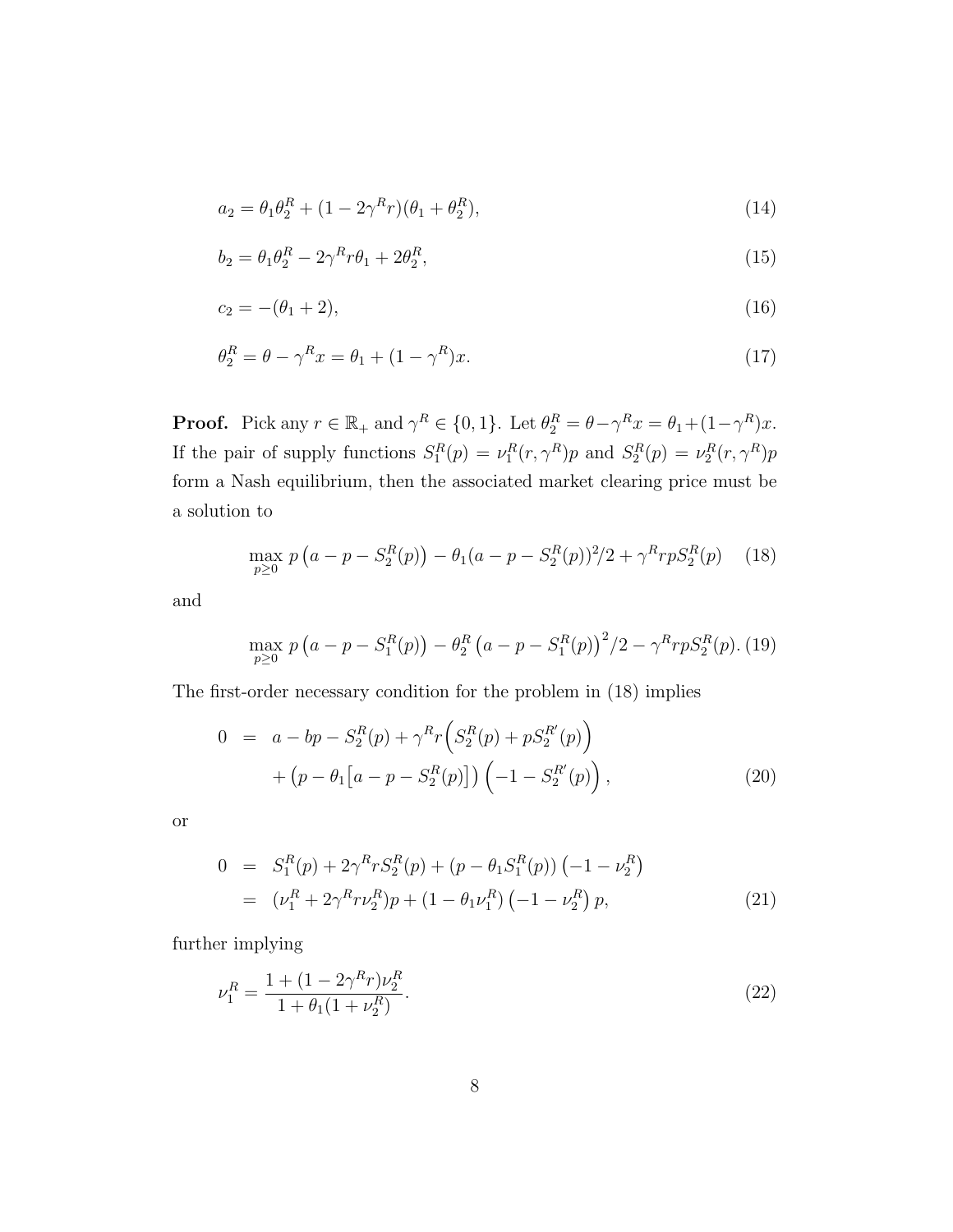On the other hand, the first-order necessary condition for the problem in (19) implies

$$
0 = a - bp - S_1^R(p) - \gamma^R r (S_2^R(p) + p S_2^{R'}(p)) + (p - \theta_2^R [a - p - S_1^R(p)]) (-1 - S_1^{R'}(p)),
$$
\n(23)

or

$$
0 = S_2^R(p) - 2\gamma^R r S_2^R(p) + (p - \theta_2^R S_2^R(p)) (-1 - \nu_1^R)
$$
  
= 
$$
(\nu_2^R - 2\gamma^R r \nu_2^R) p + (1 - \theta_2^R \nu_2^R) (-1 - \nu_1^R) p,
$$
 (24)

further implying

$$
\nu_2^R = \frac{1 + \nu_1^R}{1 - 2\gamma^R r + \theta_2^R (1 + \nu_1^R)}\tag{25}
$$

or

$$
\nu_1^R = \frac{(1 - 2\gamma^R r + \theta_2^R)\nu_2^R - 1}{1 - \theta_2^R \nu_2^R}.
$$
\n(26)

Solving  $(22)$  and  $(26)$  together yields  $(9)-(17)$ . To check the second-order sufficiency condition, we differentiate the right-hand side of (21) with respect to p to obtain

$$
\left(\nu_1^R + 2\gamma^R r \nu_2^R\right) + \left(1 - \theta_1 \nu_1^R\right) \left(-1 - \nu_2^R\right),\tag{27}
$$

which is always equal to zero (hence nonpositive) by (22). Similarly, we differentiate the right-hand side of  $(24)$  with respect to p to obtain

$$
\left(\nu_2 - 2\gamma^R r \nu_2^R\right) + \left(1 - \theta_2^R \nu_2^R\right) \left(-1 - \nu_1^R\right),\tag{28}
$$

which is always equal to zero (hence nonpositive) by  $(25)$ .

Stage 2: Firm 2 chooses  $\gamma^R \in \{0,1\}$ ; i.e., whether or not to buy the royalty license.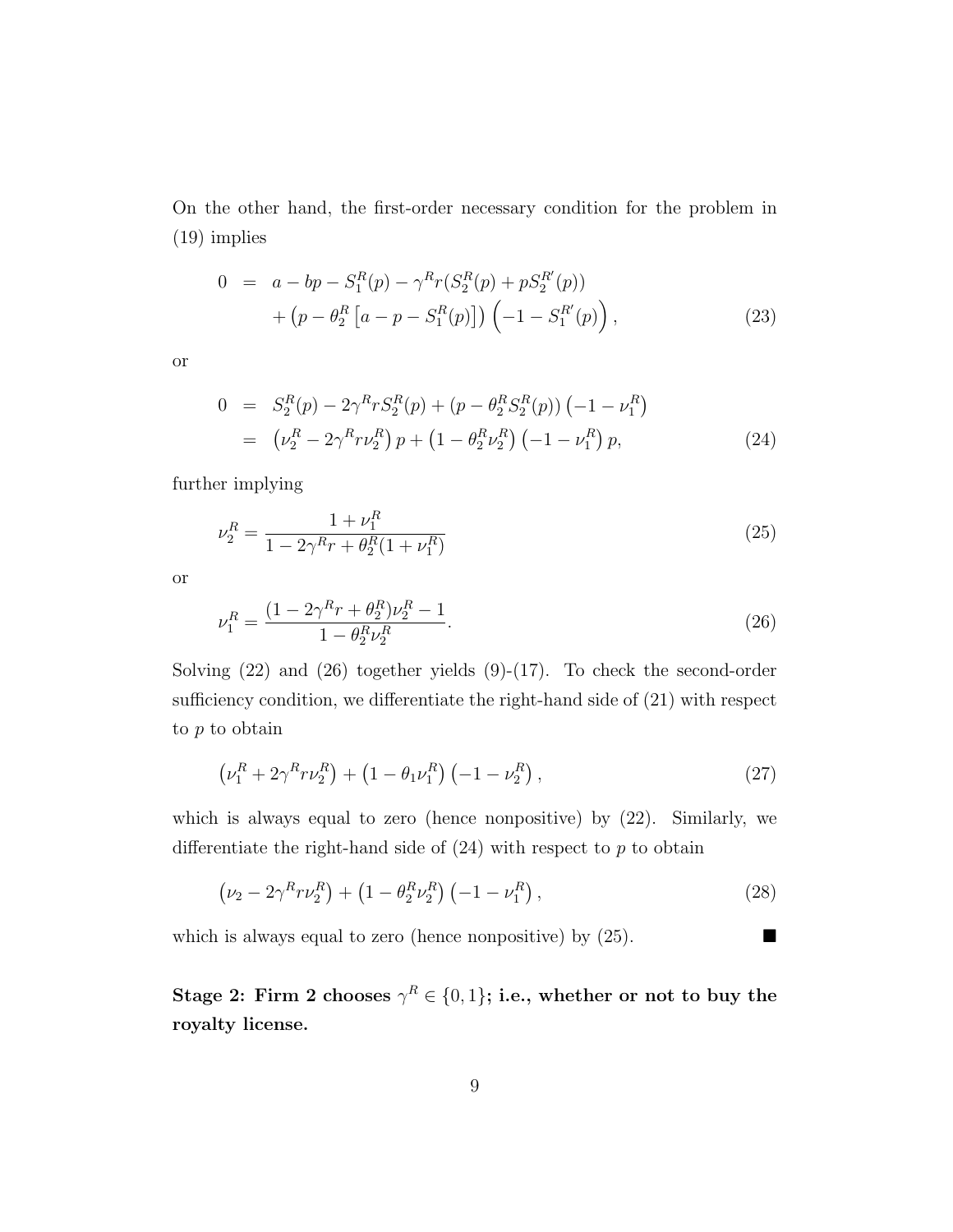The choice of firm 2 on  $\gamma^R$  depends on the comparison of its stage-3 profits obtained under the supply function competition when it decides to buy the license ( $\gamma^R = 1$ ) and when it decides not to buy it ( $\gamma^R = 0$ ). Proposition 1 implies that if  $\gamma^R = 0$ , the firms' profits will be  $\pi_1^R(\nu_1^{R*}(r,0), \nu_2^{R*}(r,0), r, 0)$ and  $\pi_2^R(\nu_1^{R*}(r,0), \nu_2^{R*}(r,0), r, 0)$  for any  $r \in \mathbb{R}_+$ . On the other hand, if  $\gamma^R =$ 1, the firms' profits will be  $\pi_1^R(\nu_1^{R*}(r,1), \nu_2^{R*}(r,1), r, 1)$  and  $\pi_2^{R*}(\nu_1^{R*}(r,1),$  $\nu_2^{R*}(r,1), r, 1$ . For any  $i \in \{1,2\}$  and  $r \in \mathbb{R}_+$ , let  $\Delta \pi_i^{R*}(r)$  denote the difference between the profits of firm i obtained under  $\gamma^R = 1$  and  $\gamma^R = 0$ :

$$
\Delta \pi_i^{R*}(r) = \pi_i^R(\nu_1^{R*}(r, 1), \nu_2^{R*}(r, 1), r, 1) - \pi_i^R(\nu_1^{R*}(r, 0), \nu_2^{R*}(r, 0), r, 0). (29)
$$

Also, let  $\gamma^{R*}(r)$  denote the optimal choice made by firm 2 at  $r \in \mathbb{R}_{+}$ . Since firm 2 is rational, we must have

$$
\gamma^{R*}(r) = \begin{cases} 1 & \text{if } \Delta \pi_2^{R*}(r) \ge 0, \\ 0 & \text{otherwise.} \end{cases}
$$
 (30)

Note from (7) and (29) that  $\Delta \pi_2^{R*}(r)$  is decreasing for all  $r \in \mathbb{R}_+$ , as we have

$$
\partial \Delta \pi_2^{R*}(r) / \partial r = -p(\nu_1^{R*}(r, 1), \nu_2^{R*}(r, 1))^2 \nu_2^{R*}(r, 1)) < 0. \tag{31}
$$

We will use this observation to prove the following result.

**Proposition 2.** There exists  $\bar{r} \in \mathbb{R}_+$  such that  $\Delta \pi_2^{R*}(\bar{r}) = 0$ . Moreover,  $\bar{r}$  is unique and lies in  $(0, 1)$ .

**Proof.** Note from (7) that  $\pi_2^R(\nu_1^{R*}(r,\gamma^R), \nu_2^{R*}(r,\gamma^R), r, \gamma^R)$  is decreasing in  $\theta_2^R = \theta - \gamma^R x$ , while  $\theta_2^R$  is decreasing in  $\gamma^R$ . So, when the license of firm 1 is free, i.e.,  $r = 0$ ,  $\pi_2^R$  is increasing in  $\gamma^R$ , implying  $\Delta \pi_2^{R*}(0) > 0$ . On the other hand, when the license of firm 1 is too costly for firm 2, i.e.  $r \geq 1$ , (7) implies that the profit of firm 2 is negative when it buys the license (i.e.,  $\gamma^R = 1$ ). In contrast, when firm 2 decides not to buy the license (i.e.,  $\gamma^R = 0$ ), its profit is always positive. Therefore,  $\Delta \pi_2^{R*}(r) < 0$  for all  $r \geq 1$ . Since  $\Delta \pi_2^{R*}(r)$  is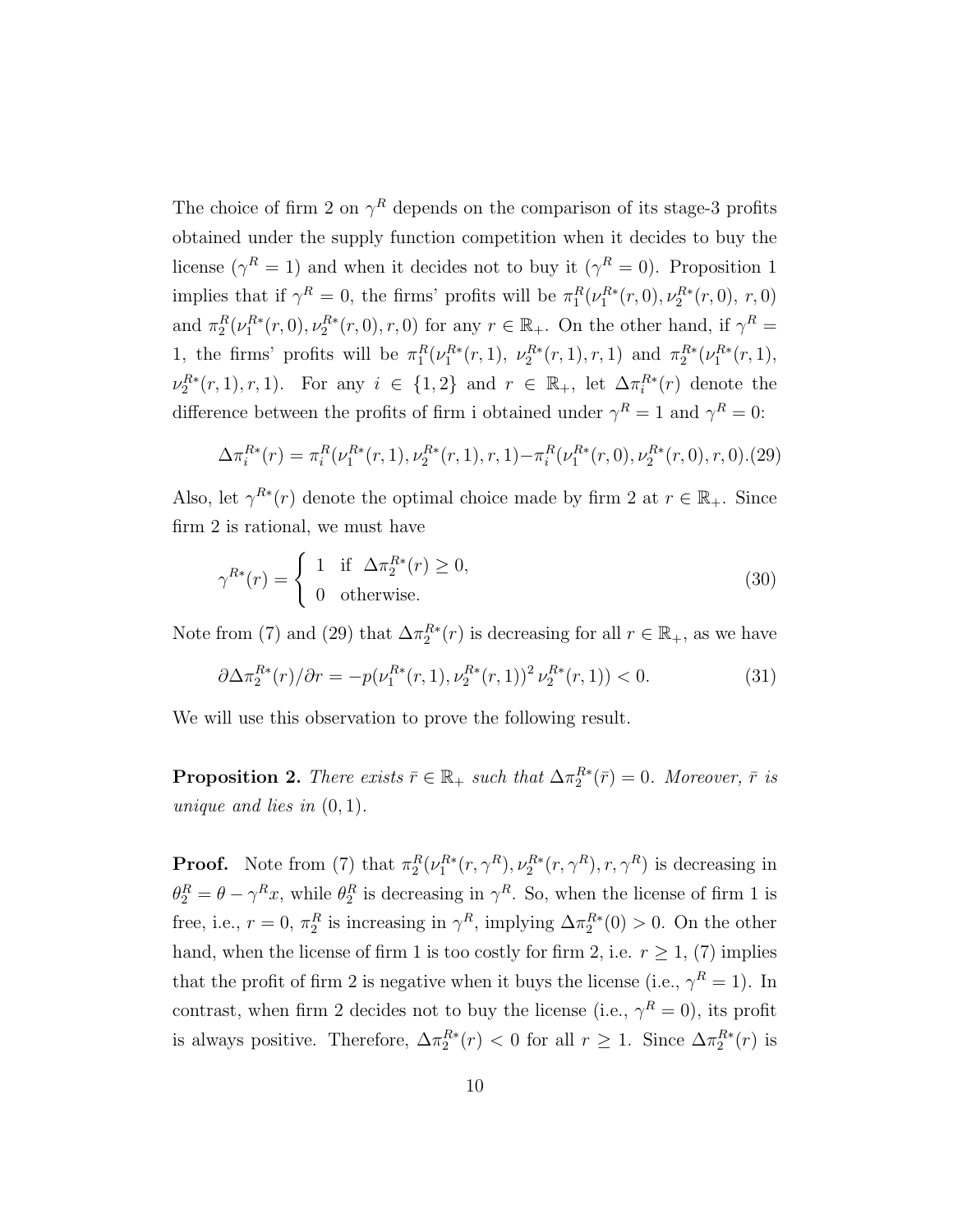continuous in r, there exists  $\bar{r} \in (0,1)$  such that  $\Delta \pi_2^{R*}(\bar{r}) = 0$ . Moreover,  $\bar{r}$ is unique since (31) implies that  $\Delta \pi_2^{R*}(r)$  is decreasing for all  $r \in (0,1)$ .  $\blacksquare$ 

Proposition 2 and (31) together imply that equation (30) can be rewritten as

$$
\gamma^{R*}(r) = \begin{cases} 1 & \text{if } r \leq \bar{r}, \\ 0 & \text{if } r > \bar{r}, \end{cases}
$$
 (32)

where  $\bar{r}$  is the unique solution to  $\Delta \pi_2^{R*}(r) = 0$ .

### Stage 1: Firm 1 chooses the royalty rate  $r \in \mathbb{R}_+$ .

The profit of firm 1 in  $(6)$  is increasing in the royalty rate r by the envelope function theorem if  $\gamma^R = 1$  and independent of r if  $\gamma^R = 0$ . On the other hand, equation (32) shows that firm 2 accepts to pay a royalty at rate  $r$  if and only if  $r < \bar{r}$ . Therefore, if firm 1 decides to sell the license for its innovation, then it must set the royalty rate at  $\bar{r}$ . Recall that firm 2 does not buy the license when  $r \geq 1$ . So, for any  $r \geq 1$  the profit of firm 1 becomes equivalent to its profit at  $r = 1$ . So, firm 1 decides not to sell the license if and only if it obtains a lower profit at the royalty rate  $r = \bar{r}$  (implying  $\gamma^{R*}(r) = 1$ ) than at the rate  $r = 1$  (implying  $\gamma^{R*}(r) = 0$ ). Thus, the optimal royalty rate  $r^*$ for firm 1 must satisfy

$$
r^* \in \begin{cases} \{\bar{r}\} & \text{if } \Delta \pi_1^{R*}(\bar{r}) \ge 0, \\ [1, \infty) & \text{otherwise.} \end{cases}
$$
 (33)

Note that  $r^*$  is not unique when  $\Delta \pi_1^{R*}(\bar{r}) < 0$ , however each value of  $r^*$  in  $[1,\infty)$  leads to the same response by firm 2, i.e.  $\gamma^{R*}(r^*)=0$  for all  $r^*\geq 1$ . In other words,  $r^*$  is essentially unique. Considering the equilibrium strategies played in all three stages together, we observe the following.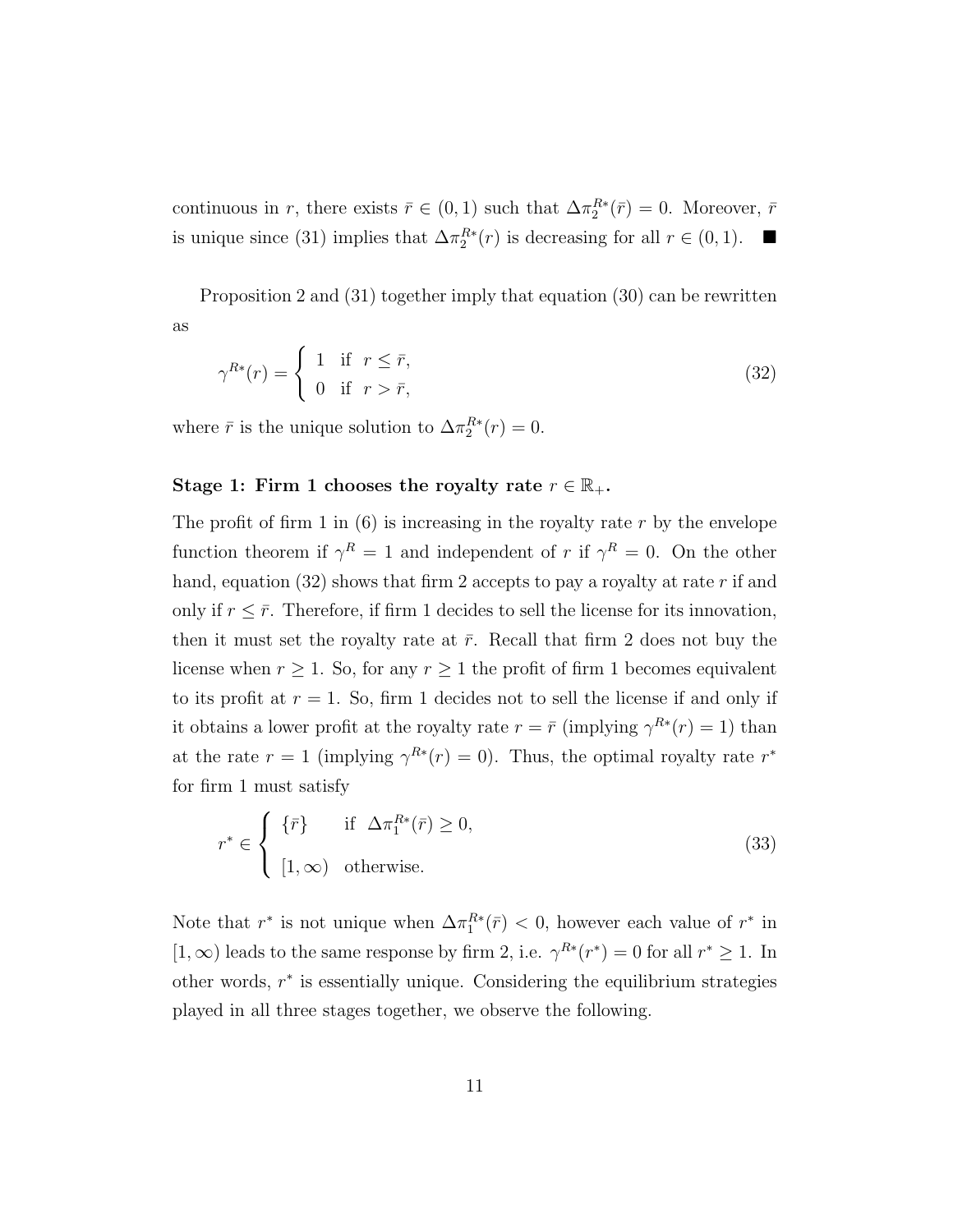**Proposition 3.** The rate of royalty  $r^*$  chosen by firm 1, the decision plan  $\gamma^{R*}(r)$  of firm 2 for each  $r \in \mathbb{R}_{+}$ , and the contingent supply functions  $\nu_1^{R*}(r, \gamma^R)p$  and  $\nu_2^{R*}(r, \gamma^R)p$  of firms 1 and 2 for each  $r \in \mathbb{R}_+$  and  $\gamma^R \in \{0, 1\}$ altogether form the subgame-perfect Nash equilibrium of the three-stage game under royalty licensing.

**Proof.** Follows from  $(9)$ - $(17)$ ,  $(32)$ , and  $(33)$ .

## 3.2 Fixed-Fee Licensing

Here, we assume that firm 1 offers to firm 2 the license for its innovation in return for a fixed fee  $F \in \mathbb{R}_+$ . After learning the value of F asked by firm 1, firm 2 decides whether to buy the license or not. Let  $\gamma^F \in \{0,1\}$ represent this decision of firm 2. (We add the superscript  $F$  to variables in this subsection to denote that they are associated with fixed fee licensing.) Specifically,  $\gamma^F = 1$  and  $\gamma^F = 0$  respectively denote the decisions 'to buy' and 'not to buy' the fixed fee license sold by firm 1. If  $\gamma^F = 1$ , then the cost parameters of the two firms become equivalent at  $\theta - x$ . Otherwise, the cost parameters of firms 1 and 2 will be  $\theta - x$  and  $\theta$  respectively. After the decision and cost parameter of firm 2 have been realized and become common knowledge, firm 1 and firm 2 engage in supply competition. More formally, the two firms play the following non-cooperative game involving three consecutive stages:

Stage 1: Firm 1 decides on the value of F (in the units of profits) and announces that it will sell to firm 2 the license for its innovation in return for a payment of amount  $F$ .

**Stage 2:** Firm 2 decides on the value of  $\gamma^F$ , i.e., whether or not it accepts the offer of firm 1, and announces it.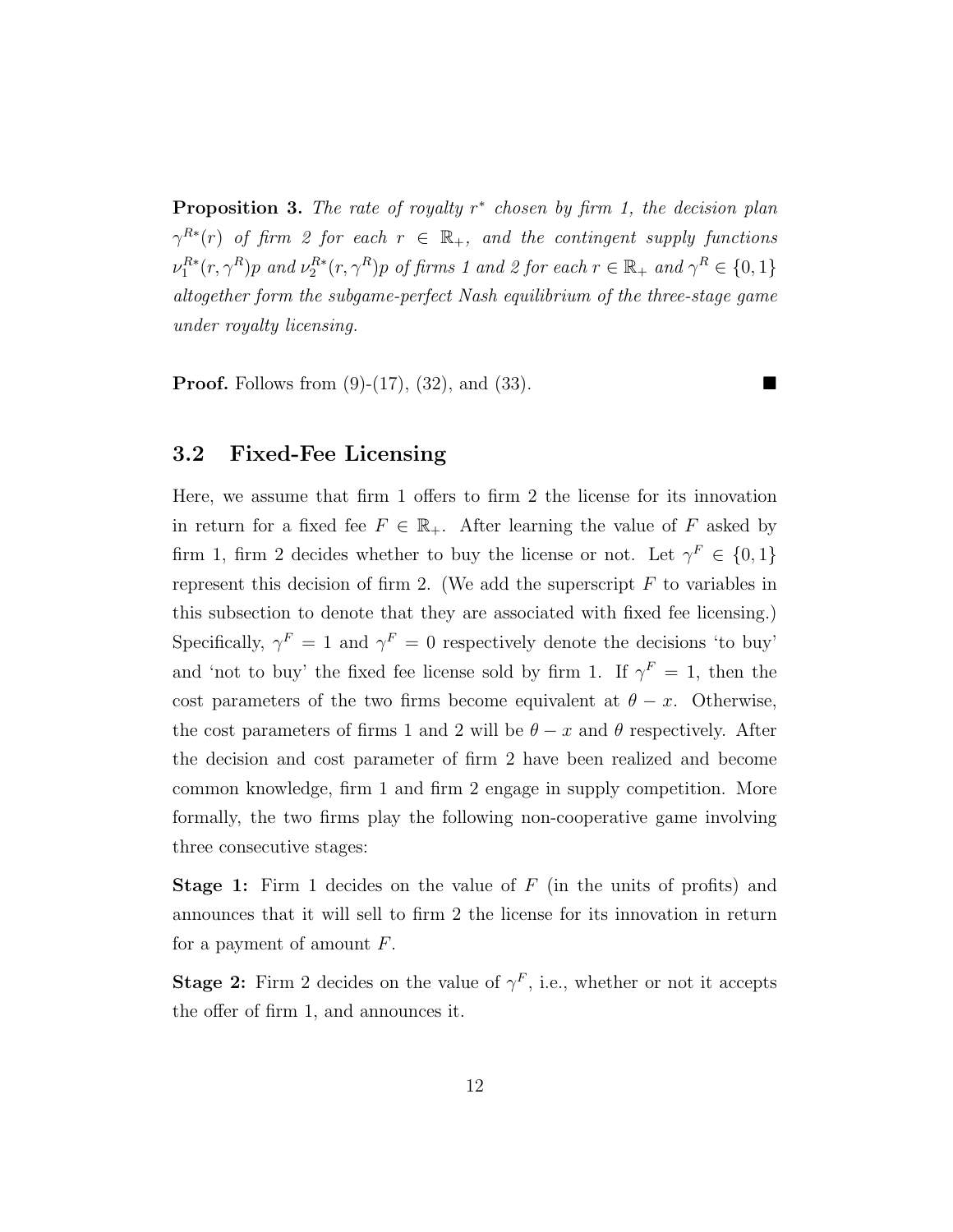Stage 3: Firm 1 and Firm 2 engage in supply function competition with cost parameters  $\theta_1 = \theta - x$  and  $\theta_2^F = \theta - \gamma^F x$  respectively and choose their equilibrium supply functions. After the productions are realized, the licensing fee of amount  $\gamma^F F$  is paid by firm 2 to firm 1.

Below, we will solve for the equilibrium of the above game. Using subgameperfection we will start from the last stage.

### Stage 3: Firms simultaneously choose their supply functions.

Given any  $F \in \mathbb{R}_+$  and  $\gamma^F \in \{0,1\}$ , let  $v_1^{F*}(F, \gamma^F)p$  and  $v_2^{F*}(F, \gamma^F)$  respectively denote the equilibrium supply functions of firm 1 and firm 2 under fixed fee licensing. Then, the profits of firm 1 and 2 can respectively be written as

$$
\pi_1^F(v_1^{F*}(F,\gamma^F), v_2^{F*}(F,\gamma^F), F, \gamma^F) = \gamma^F F + v_1^{F*}(F,\gamma^F) p
$$
  
-( $\theta - x$ ) $v_1^{F*}(F,\gamma^F)^2 p^2/2$  (34)

and

$$
\pi_2^F(v_1^{F*}(F,\gamma^F), v_2^{F*}(F,\gamma^F), F, \gamma^F) = -\gamma^F F + v_2^{F*}(F,\gamma^F)p
$$
  
 
$$
-(\theta - \gamma^F x)v_2^{F*}(F,\gamma^F)^2p^2/2
$$
 (35)

for any  $F \in \mathbb{R}_+$  and  $\gamma^F \in \{0, 1\}$ . Recalling that under royalty licensing the equilibrium supply functions of firm 1 and firm 2 are respectively  $\nu_1^{R*}(r, \gamma^R)p$ and  $\nu_2^{R*}(r, \gamma^R)p$  which are implied by (9)-(17) for any  $r \in \mathbb{R}_+$  and  $\gamma^R \in$  $\{0, 1\}$ , and also noting that the term  $\gamma^F F$  in (34) and (35) is constant with respect to the output choices of the firms, we trivially obtain the slopes of the equilibrium supply functions under fixed fee licensing by the equations

$$
\nu_1^{F*}(F, \gamma^F) = \nu_1^{R*}(0, \gamma^F)
$$
\n(36)

and

$$
\nu_2^{F*}(F, \gamma^F) = \nu_2^{R*}(0, \gamma^F)
$$
\n(37)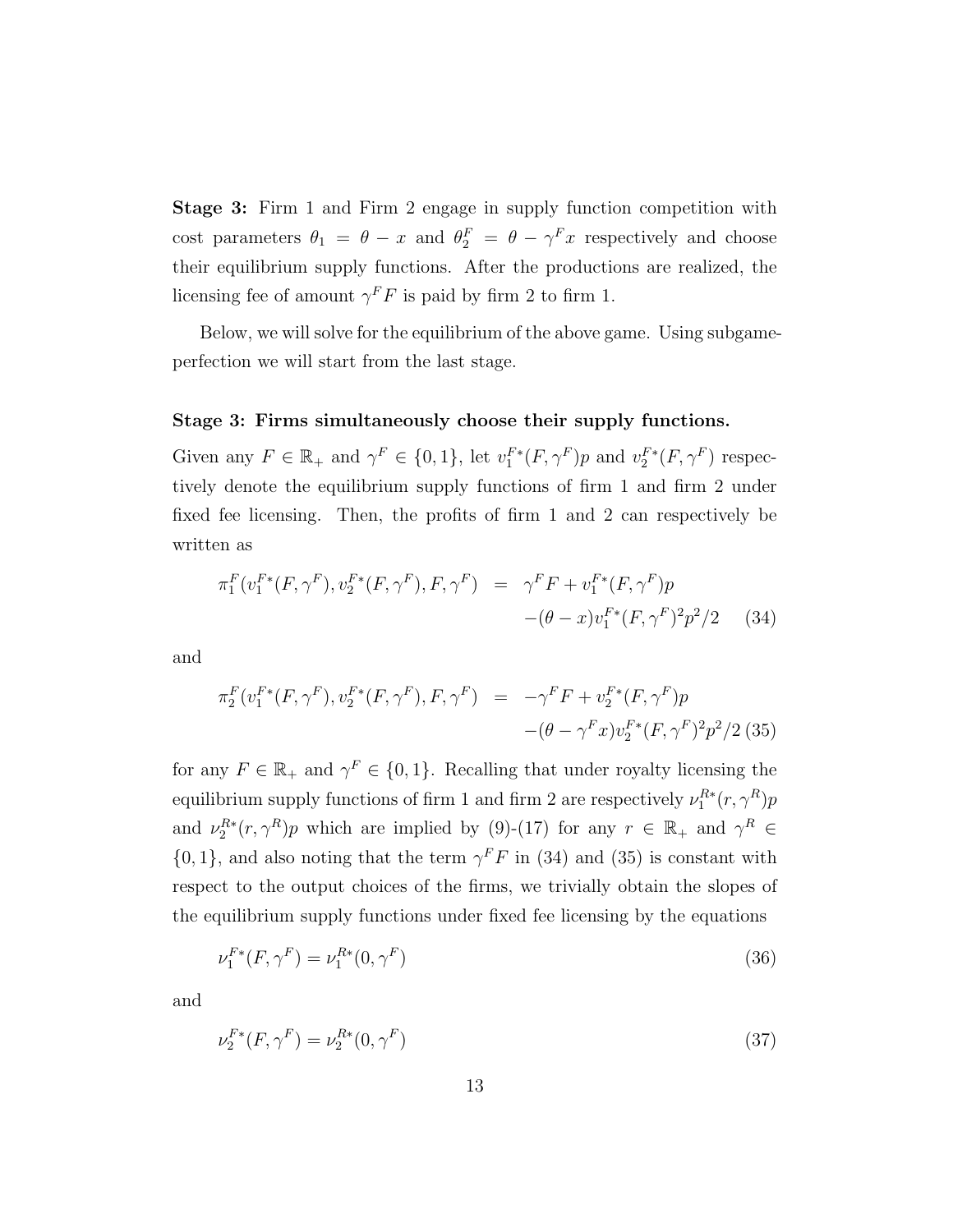for any  $F \in \mathbb{R}_+$  and  $\gamma^F \in \{0,1\}$ . That is, by inserting  $r = 0$  and  $\gamma^R = \gamma^F$ into (9)-(17), we can obtain  $\nu_1^{F*}(F, \gamma^F)$  and  $\nu_2^{F*}(F, \gamma^F)$  for any  $F \in \mathbb{R}_+$ .

## Stage 2: Firm 2 chooses  $\gamma^F\in\{0,1\};$  i.e., whether or not to buy the fixed fee license.

The choice of firm 2 on  $\gamma^F$  depends on the comparison of its stage-3 profits obtained under the supply function competition when it decides to buy the license ( $\gamma^F = 1$ ) and when it decides not to buy it ( $\gamma^F = 0$ ). For any  $F \in \mathbb{R}_+$ , equations (34) and (35) imply that if  $\gamma^F = 0$ , the profit of firm 2 will become  $\pi_2^F(\nu_1^{F*}(0,0), \nu_2^{F*}(0,0), F, 0)$ . On the other hand, if  $\gamma^F = 1$ , firm 2 will earn  $\pi_2^F(\nu_1^{F*}(0,1), \nu_2^{F*}(0,1), F, 1)$ . For any  $i \in \{1,2\}$ , let  $\Delta \pi_i^{F*}(F)$  denote the difference between the profits of firm i obtained under  $\gamma^F = 1$  and  $\gamma^F = 0$ ; i.e.,

$$
\Delta \pi_i^{F*}(F) = \pi_i^{F}(\nu_1^{F*}(0,1), \nu_2^{F*}(0,1), F, 1) - \pi_i^{F}(\nu_1^{F*}(0,0), \nu_2^{F*}(0,0), F, 0). (38)
$$

Also, let  $\gamma^{F^*}(F)$  denote the optimal decision of firm 2 when firm 1 demands a fee of  $F \in \mathbb{R}_+$ . As firm 2 is rational, we have

$$
\gamma^{F*}(F) = \begin{cases} 1 & \text{if } \Delta \pi_2^{F*}(F) \ge 0, \\ 0 & \text{otherwise.} \end{cases}
$$
 (39)

Note that using (38) for  $i = 2$  and (7), we obtain

$$
\partial \Delta \pi_2^{F*}(F) / \partial F = -1,\tag{40}
$$

implying that  $\Delta \pi_2^{F*}(F)$  is decreasing for all  $F \in \mathbb{R}_+$ . We use this observation to prove the following result.

**Proposition 4.** There exists  $\bar{F} \in \mathbb{R}_+$  such that  $\Delta \pi_2^{F*}(\bar{F}) = 0$ . Moreover,  $\bar{F}$ is unique and equal to  $\Delta \pi_2^{F*}(0)$ .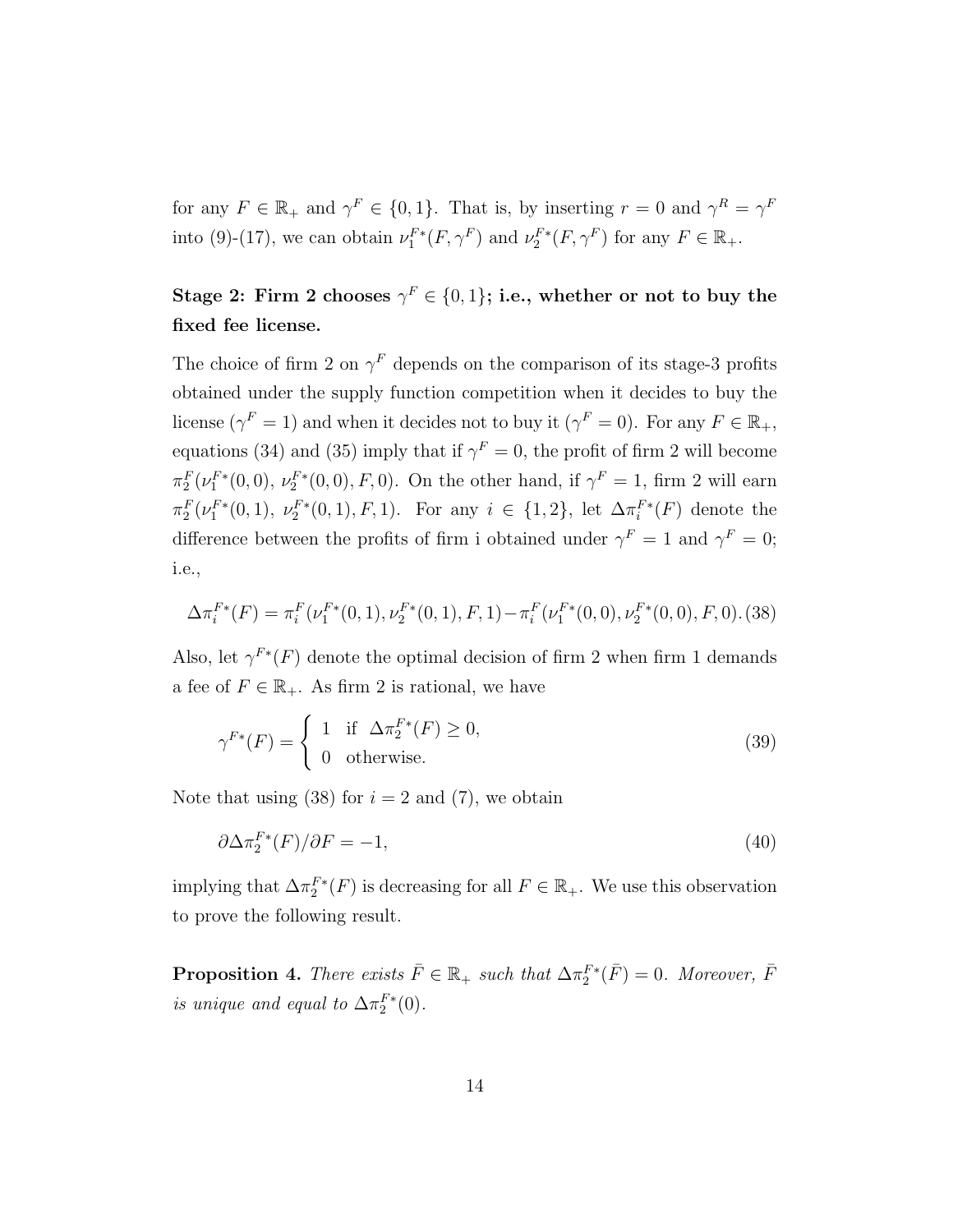**Proof.** Using (38) for  $i = 2$  along with (37) we obtain  $\Delta \pi_2^{F*}(F) =$  $\Delta \pi_2^{F*}(0) - F$ , implying that  $\Delta \pi_2^{F*}(\bar{F}) = 0$  if  $\bar{F} = \Delta \pi_2^{F*}(0)$ . Also, we know from (40) that  $\partial \Delta \pi_2^{F^*}(F)/\partial F < 0$  for all  $F \in \mathbb{R}_+$ . Therefore,  $\overline{F}$  must be unique.

Proposition 4 and equation (40) together imply that equation (39) can be rewritten as

$$
\gamma^{F*}(F) = \begin{cases} 1 & \text{if } F \le \bar{F}, \\ 0 & \text{if } F > \bar{F}. \end{cases}
$$
(41)

#### Stage 1: Firm 1 chooses the fixed fee  $F \in \mathbb{R}_+$ .

Equation (34) shows that the profit of firm 1 under fixed fee licensing is increasing in the fixed fee F if  $\gamma^F = 1$  and independent of F if  $\gamma^F = 0$ . On the other hand, equation (41) shows that firm 2 accepts to buy the license with fixed fee F if and only if  $F \leq \overline{F}$ . Therefore, if firm 1 decides to sell the license for its innovation, then it must set the fixed fee at  $\bar{F}$ . Also, recall that firm 1 cannot sell its license to firm 2  $(\gamma^{F*}(F) = 0)$  when  $F > \overline{F}$ . So, firm 1 decides not to sell the license if and only if it obtains a lower profit at the fixed fee  $F = \bar{F}$  (implying  $\gamma^{F*}(F) = 1$ ) than at any  $F > \bar{F}$  (implying  $\gamma^{F*}(F) = 0$ ). Thus, the optimal level of the fixed fee  $F^*$  for firm 1 must satisfy

$$
F^* \in \begin{cases} \{\bar{F}\} & \text{if } \Delta \pi_1^{F*}(\bar{F}) \ge 0, \\ (\bar{F}, \infty) & \text{otherwise.} \end{cases}
$$
 (42)

Note that  $F^*$  is not unique when  $\Delta \pi_1^{F*}(\bar{F}) < 0$ ; however each value of  $F^*$  in  $(\bar{F}, \infty)$  induces the same response by firm 2, i.e.  $\gamma^{F*}(F^*) = 0$  for all  $F^* > \bar{F}$ . Thus, the equilibria we have characterized above is essentially unique. Considering the equilibrium strategies in all three stages together, we have the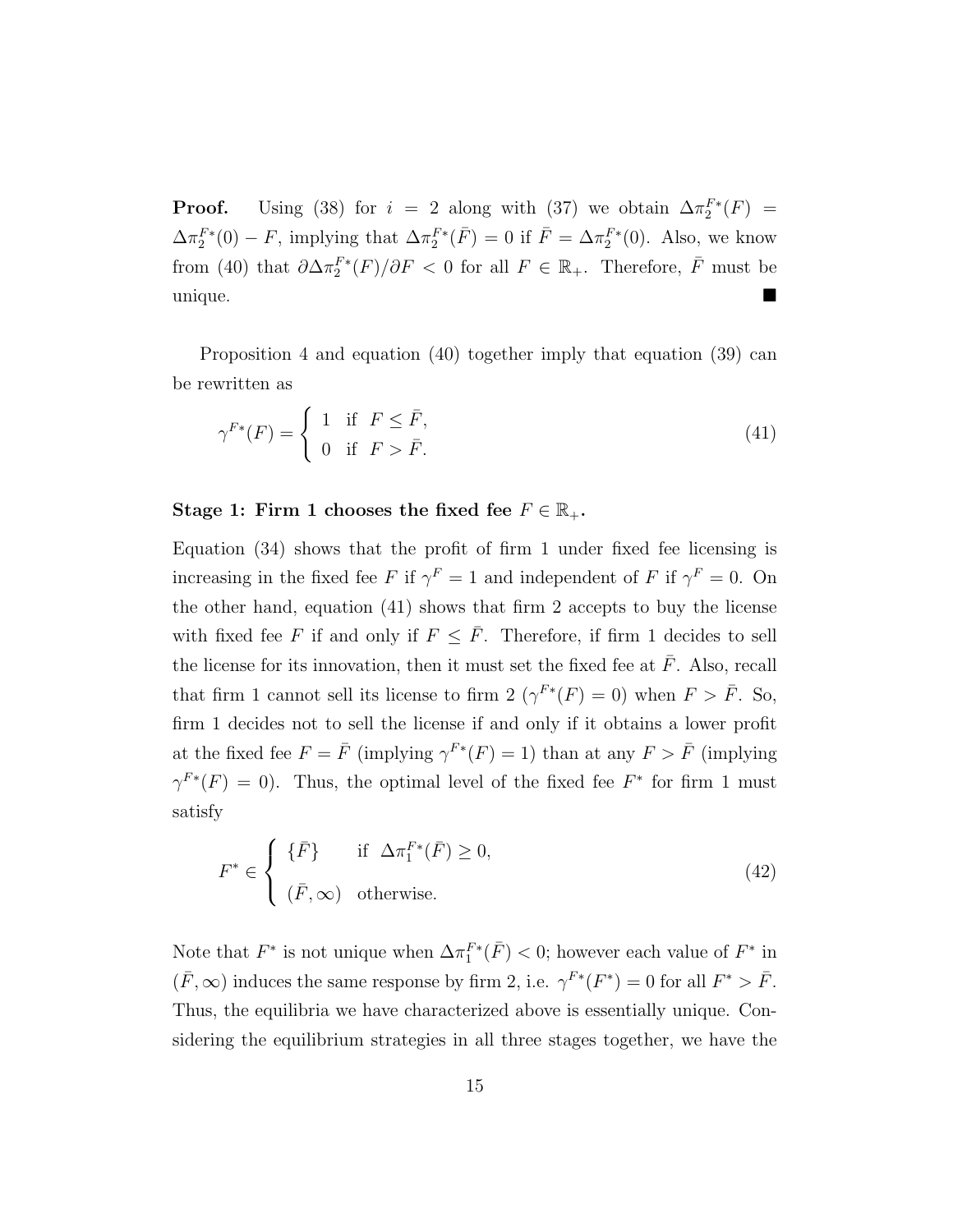following result:

**Proposition 5.** The fixed fee  $F^*$  chosen by firm 1, the decision plan  $\gamma^{F*}(F)$ of firm 2 for each  $F \in \mathbb{R}_+$ , and the contingent supply functions  $\nu_1^{F*}(F, \gamma^F)p$ and  $\nu_2^{F^*}(F, \gamma^F)p$  of firms 1 and 2 for each  $F \in \mathbb{R}_+$  and  $\gamma^F \in \{0,1\}$  altogether form the subgame-perfect Nash equilibrium of the three-stage game under fixed fee licensing.

**Proof.** Follows from  $(36)$ ,  $(37)$ ,  $(41)$ , and  $(42)$ .

## 4 Welfare Analysis

In this section, we ask the following questions: Is fixed fee licensing or royaltylicensing always beneficial for consumers? Does the innovator always prefer to sell the license for its superior technology under any arrangement of licensing or could it be better off keeping its innovation to itself? If licensing ever becomes optimal for firm 1, which arrangement would it prefer? To answer the first of these questions, we have to find how consumers' surplus is affected by licensing. As the two forms of licensing affect the supply functions differently, let us first consider the easier case of fixed fee licensing. As we have seen in equations (36) and (37), the supply function equilibrium under fixed fee licensing can be obtained from the equilibrium under royalty licensing by setting the royalty rate to zero. Correspondingly, the reaction functions of firm 1 and firm 2 under fixed fee licensing can be obtained, under the setting  $r = 0$ , from (22) and (25) as

$$
\nu_1^F(\nu_2^F) = \frac{1 + \nu_2^F}{1 + \theta_1(1 + \nu_2^F)}.\tag{43}
$$

and

$$
\nu_2^F(\nu_1^F) = \frac{1 + \nu_1^F}{1 + \theta_2^F(1 + \nu_1^F)}
$$
\n(44)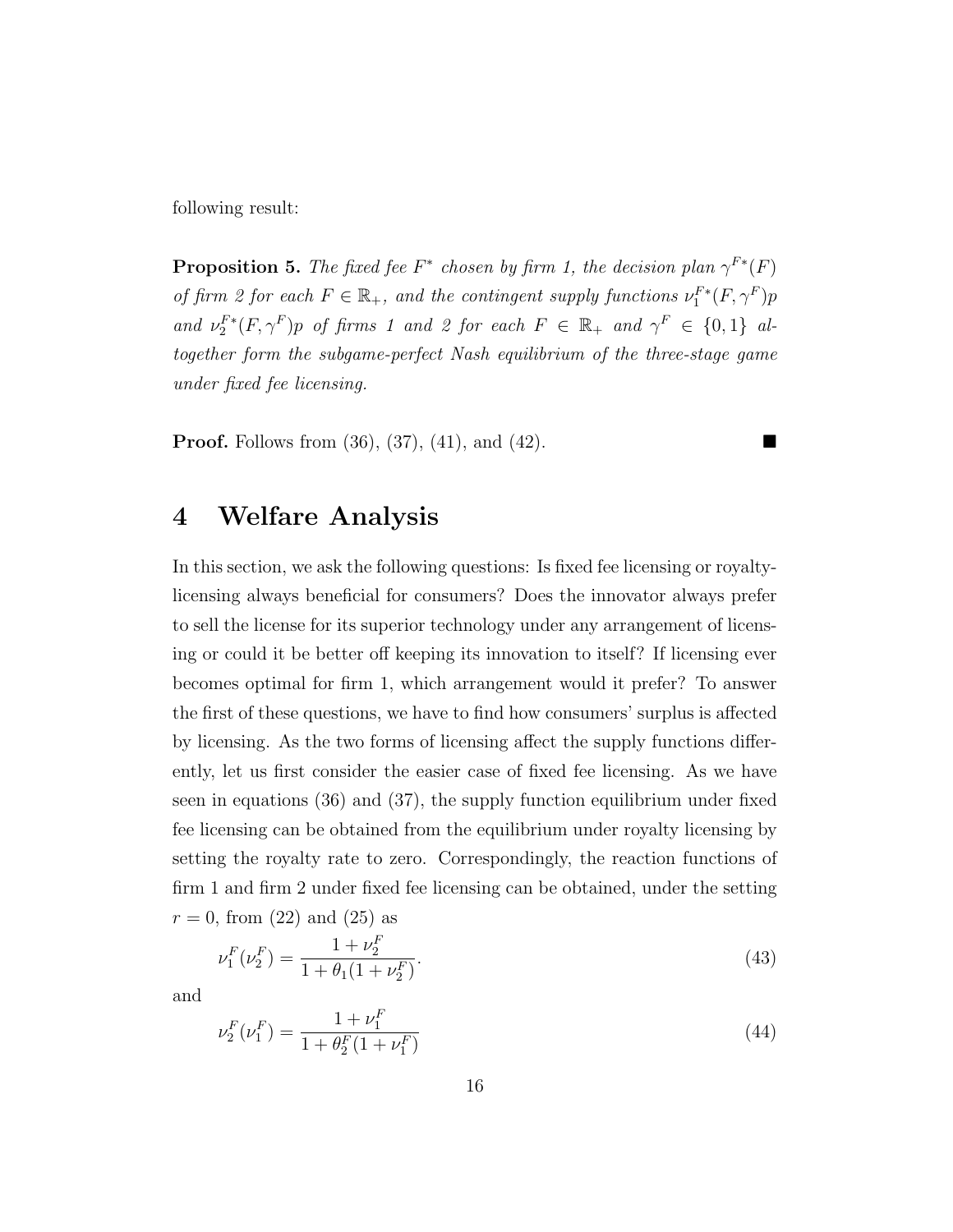respectively. Figure 1 plots these reaction functions and the equilibrium slopes  $\nu_1^{F*}$  and  $\nu_2^{F*}$  obtained at their intersection.



Figure 1. The Slopes of Equilibrium Supply Functions Under Fixed-Fee Licensing

Recall that the cost parameter of firm 2 is  $\theta_2^F = \theta - \gamma^F x$ , which is increasing in  $\gamma^F \in \{0, 1\}$ . So, the horizontal lines at  $1/(1+\theta_2^F)$  and  $1/\theta_2^F$  would each be drawn at a higher level if  $\gamma^F = 1$  than if  $\gamma^F = 0$ , and consequently the blue-colored reaction curve of firm 2,  $\nu_2^F(\nu_1^F)$ , would be at a higher position if  $\gamma^F = 1$ . This implies the following remark.

**Remark 1.** The slopes  $\nu_1^{F*}$  and  $\nu_2^{F*}$  always attain a higher level when firm 2 buys the license sold by firm 1 at any fixed fee than when firm 2 does not buy the license.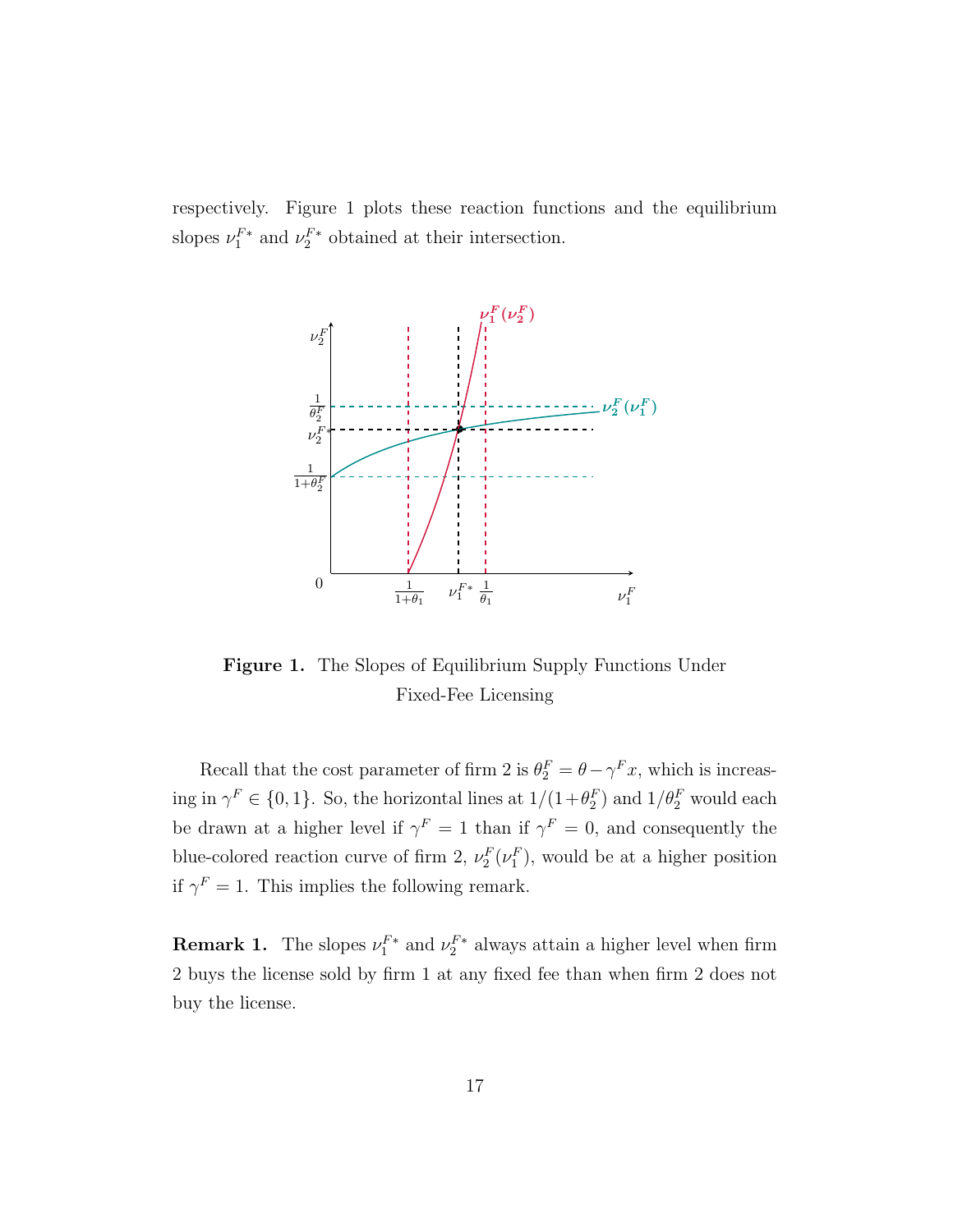Remark 1 has an implication on the equilibrium industry output and consumers' surplus under fixed fee licensing.

**Proposition 6.** The equilibrium industry output and consumers' surplus are always higher under fixed fee licensing than under no licensing.

**Proof.** Note that price  $p^*$  clears the product market under fixed fee licensing if  $D(p^*) = S_1^F(p^*) + S_2^F(p^*)$  or  $a - p^* = \nu_1^F p^* + \nu_2^F p^*$ , implying  $p^* = a/(1 + \nu_1^F + \nu_1^F)$ . From Remark 1, we also know that the slopes of the equilibrium supply functions,  $\nu_1^{F*}(F, \gamma^F)$  and  $\nu_2^{F*}(F, \gamma^F)$ , are higher if  $\gamma^F = 1$ than if  $\gamma^F = 0$ , irrespective of the value of F. So, for all F it is true that the equilibrium price  $p^* = 1/(a + \nu_1^{F*}(F, \gamma^F) + \nu_1^{F*}(F, \gamma^F))$  will be lower if  $\gamma^F = 1$  than if  $\gamma^F = 0$ . Consequently, the equilibrium demand  $D(p^*)$  and the equilibrium industry supply  $Q^* = S_1^F(p^*) + S_2^F(p^*)$ , which must be equal to each other, will be higher if  $\gamma^F = 1$ . Since the resulting consumers' surplus,  $(Q^*)^2/2$ , is increasing in  $Q^*$  and thereby increasing in  $\gamma^F$ , it follows that consumers' surplus is always higher under fixed fee licensing, irrespective of the fee, than under no licensing.

By Remark 1, the equilibrium supply functions of both firms have always higher slopes under fixed fee licensing than under no licensing. Given a fixed demand curve, the positive effect of fixed fee licensing on supply functions results in smaller equilibrium prices, and consequently in higher industry output and consumers' surplus.

Whether consumers also (always) prefer royalty licensing to no licensing is not easy to answer. The reason is that the royalty rate affects the equilibrium industry output in an ambiguous way. However, we can obtain an immediate result using Proposition 6. Since the equilibrium supply function chosen by any firm under fixed fee licensing is the same as it would be chosen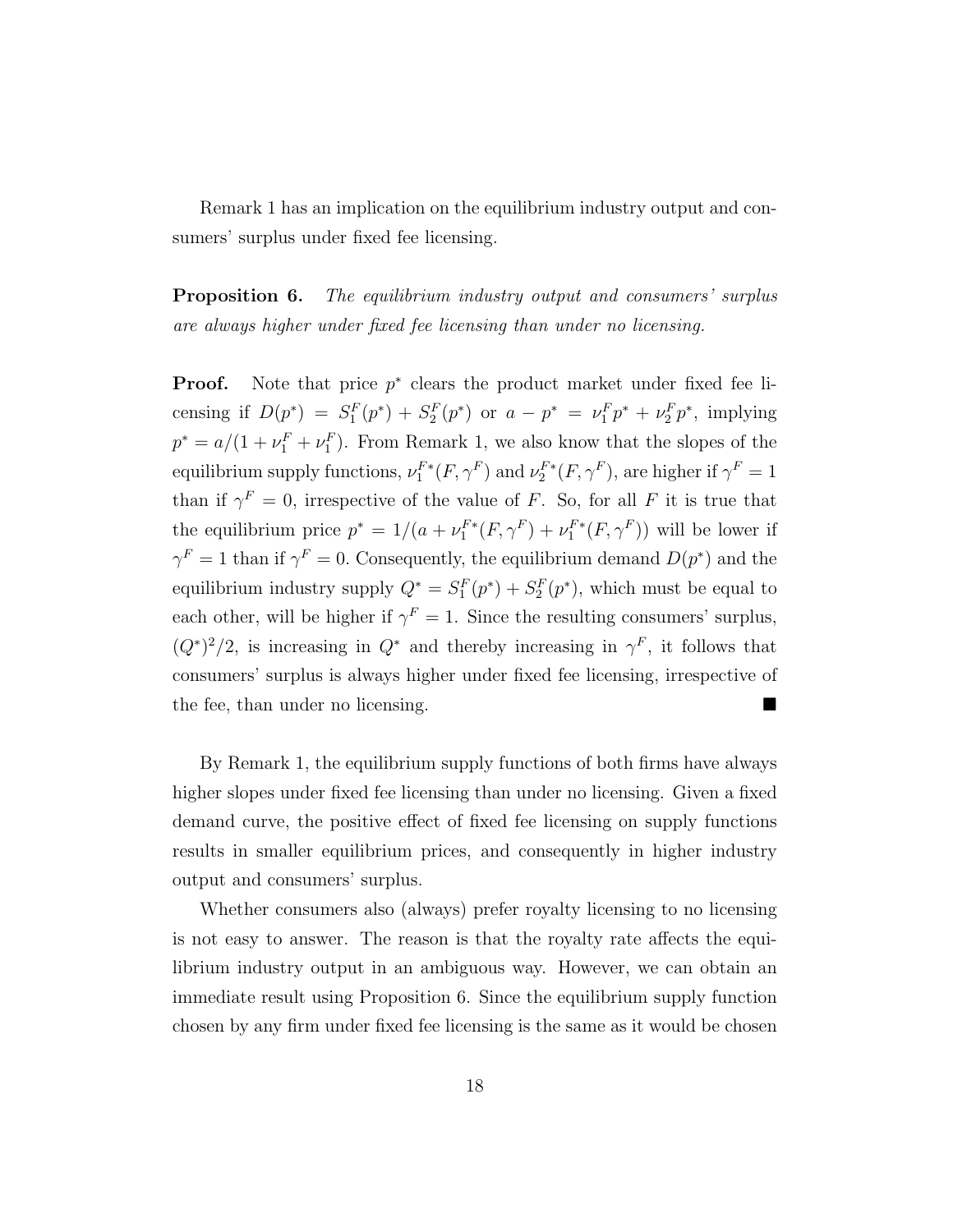under royalty licensing with  $r = 0$ , Proposition 6, along with the continuity of supply functions and profit functions, implies a welfare comparison at sufficiently small rates of royalty.

Let  $\hat{r}$  denote a maximal threshold for r below which the industry supply curve is always steeper under royalty licensing than under fixed fee licensing; i.e.,

$$
\hat{r} = \max\{r \in [0, 1] : \sum_{i=1}^{2} \nu_i^{R*}(r', 1) \ge \sum_{i=1}^{2} \nu_i^{F*}(0, 1) \text{ for all } r' \le r\}. \tag{45}
$$

Note that  $\hat{r} > 0$  since  $\sum_{i=1}^{2} \nu_i^{R*}(r, 1)$  is continuous in  $r \in [0, 1]$  and  $\nu_i^{R*}(0, 1) =$  $\nu_i^{F*}(F,1) > \nu_i^{F*}(F,0) = \nu_i^{F*}(0,0)$  for all  $F \in \mathbb{R}_+$  and  $i \in \{1,2\}$ . This leads to the following result.

Corollary 1. If the equilibrium royalty rate  $r^*$  is such that firm 2 buys the license and  $r^* \leq \hat{r}$ , then the equilibrium industry output and consumers' surplus are always higher under royalty licensing than they would be under no licensing.

According to (33), royalty licensing is observed if and only if  $r^* = \bar{r}$ and  $\Delta \pi_1^{R*}(r^*) \geq 0$ , i.e., firm 1 prefers royalty licensing to the option of no licensing. If firm 2 buys the license, then  $r^*$  must be  $\bar{r}$  ensuring zero profit to firm 2, i.e.,  $\Delta \pi_2^{R*}(\bar{r}) = 0$ . So, Corollary 1 says that if the optimal royalty rate  $r^*$  chosen by firm 1 is such that  $\Delta \pi_2^{R*}(r^*) = 0$ ,  $\Delta \pi_1^{R*}(r^*) \geq 0$ , and  $r^* \leq \hat{r}$ , then the equilibrium of the royalty licensing game leads to higher industry output and consumers' surplus than the supply function equilibrium with no licensing.

In the absence of any fee or royalty, firm 1 would become worse off under licensing, i.e.,  $\Delta \pi_1^{F*}(0) < 0$ , as it would lose its cost advantage over firm 2. Oppositely, firm 2 would become better off, i.e.,  $\Delta \pi_2^{F*}(0) > 0$ , if it had free access to the superior technology invented by firm 1. In order for any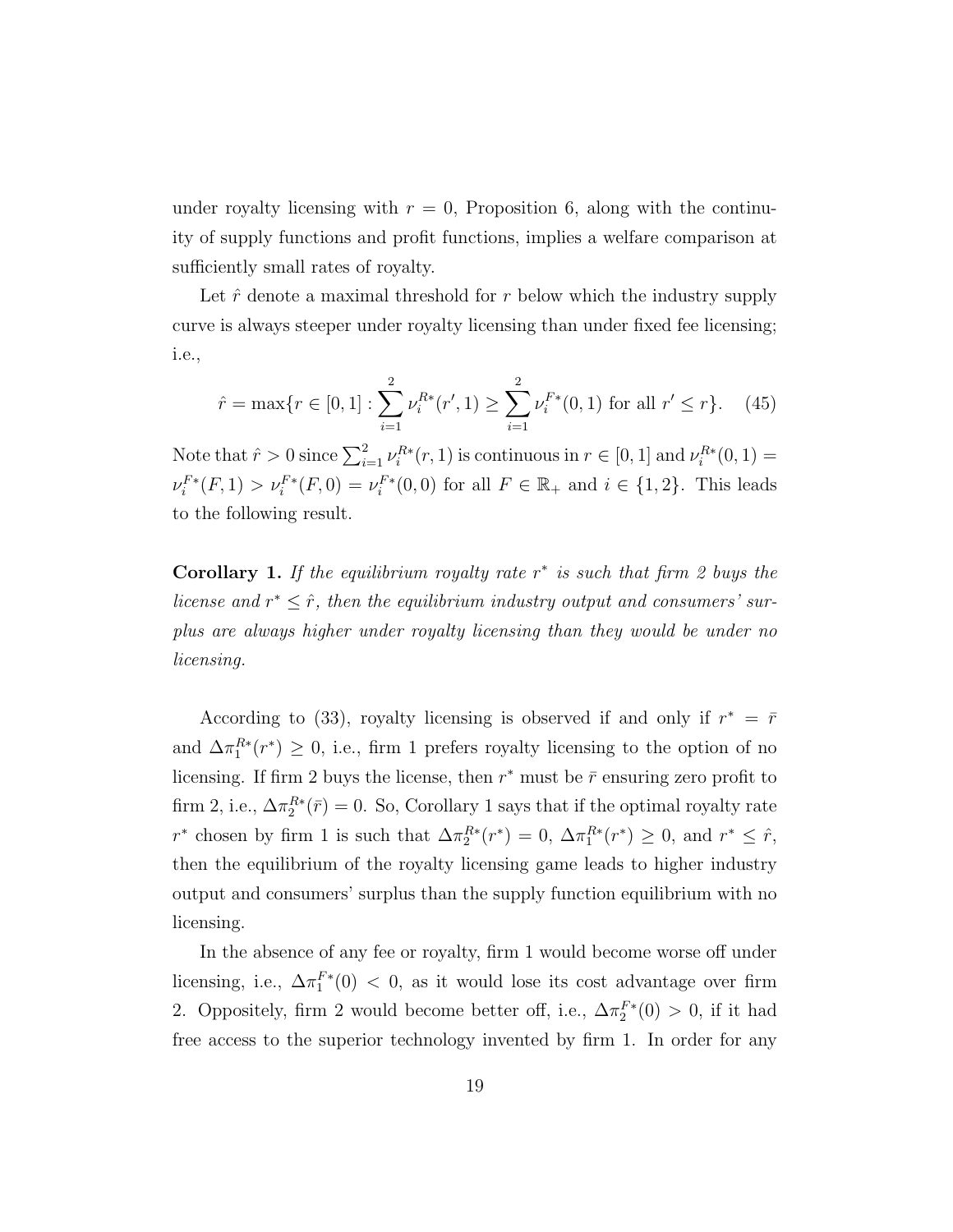arrangement of licensing to take place, the necessary condition is that licensing must be bilaterally beneficial when it is free; i.e., its benefit to firm 2 in terms of additional profits due to lower costs must exceed its cost to firm 1 in terms of lost profits due to sharing its invention. Below, we will see that this industry-wide net benefit of licensing depends on how large the cost advantage x of firm 1 is with respect to the common cost parameter  $\theta$ . First let us write  $\Delta \pi_i^{F*}(F)$  as  $\Delta \pi_i^{F*}(F, \theta, x)$  for any  $i = 1, 2, F \in \mathbb{R}_+, \theta \in (0, a),$ and  $x \in [0, \theta]$ .

**Assumption 1.** Given the cost parameter  $\theta$ , the cost advantage x of firm 1 is such that  $\Delta \pi_1^{F*}(0, \theta, x) + \Delta \pi_2^{F*}(0, \theta, x) \ge 0.$ 

The above assumption ensures that if the license is free, the industry profits are higher when firm 1 shares its invention with firm 2 than when firm 1 keeps it to itself. If this assumption holds, firm 1 and firm 2 can always reach a bilaterally beneficial allocation under fixed fee licensing while the amount of fixed fee would affect the welfares of the two firms but not their production levels.

Let us define a threshold value  $\bar{x}(\theta)$  such that Assumption 1 holds if and only if  $x \leq \bar{x}(\theta)$ ; i.e.,

$$
\bar{x}(\theta) = \inf \left\{ x \in (0, \theta] : \sum_{i=1}^{2} \Delta \pi_i^{F*}(0, \theta, x') < 0 \text{ if and only if } x' > x \right\}.
$$
(46)

Unfortunately, we cannot explicitly calculate  $\bar{x}(\theta)$  analytically because of the complexity of our problem. However, computer calculations illustrated in Figure 2 reveal that  $\bar{x}(\theta)/\theta$  has a unique graph (independent of the demand size parameter a) and moreover it is increasing in  $\theta$  and it never exceeds  $\theta$ . With these observations Figure 2 shows that there are situations in which Assumption 1 holds as well as situations in which it does not.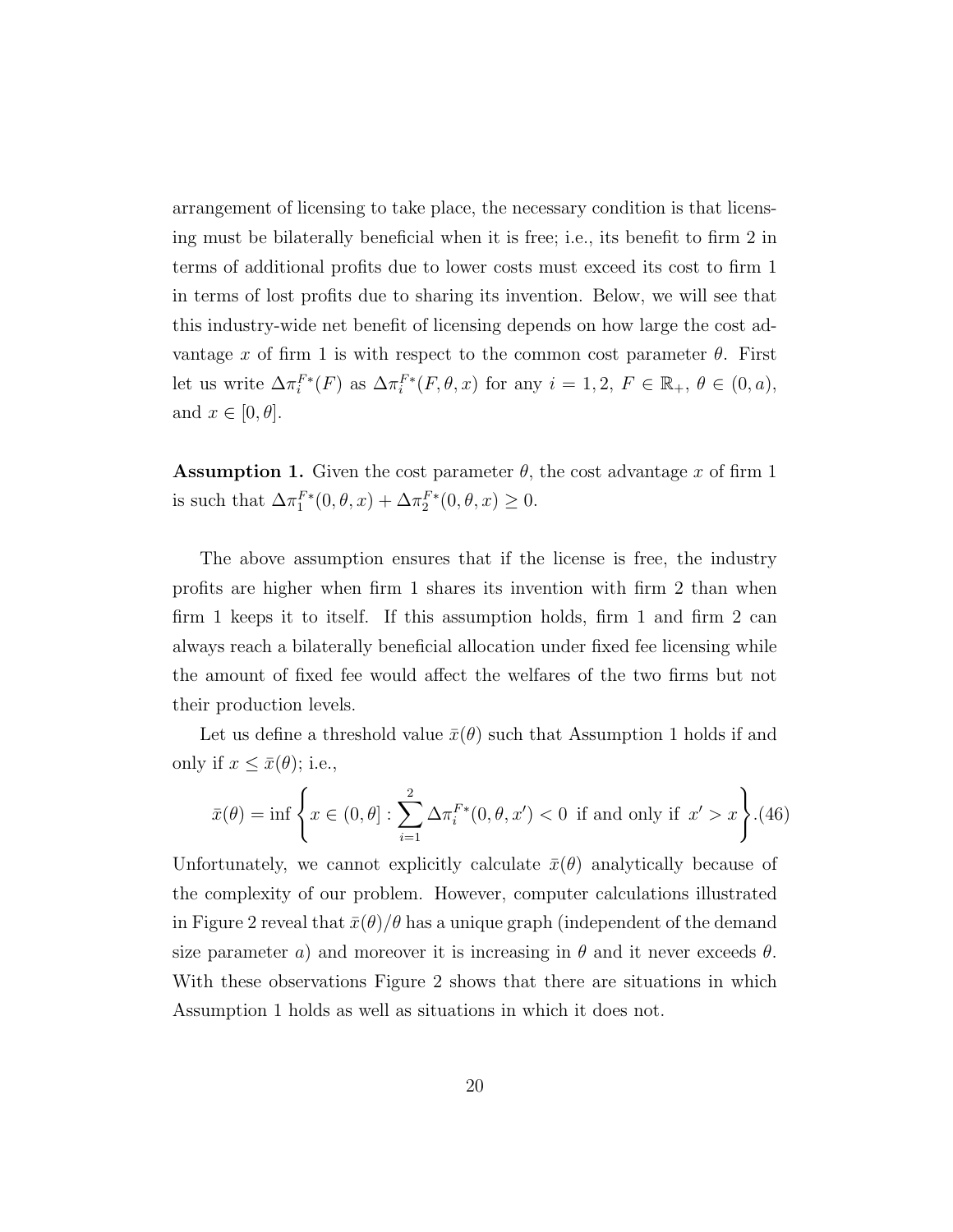

Figure 2. Region of Bilateral Benefits.

In our setup, firm 1 is assumed to have the ability to make a take-itor-leave-it offer to firm 2, allowing firm 1 to fully exploit all the benefits of licensing. Under fixed fee licensing, firm 1 achieves this by demanding from firm 2 the highest agreeable fee of  $F^* = \Delta \pi_2^{F*}(0, \theta, x)$ . Therefore Assumption 1 is also sufficient for the license to be sold under fixed fee licensing. But this is not true in the case of royalty licensing, since the equilibrium royalty rate  $r^*$  is always positive as shown by  $(33)$ . Thus, two firms engage in royalty licensing with the equilibrium royalty rate  $r^*$  if and only if the induced industry-wide net benefit is positive; i.e.,  $\Delta \pi_1^{R*}(r^*, \theta, x) + \Delta \pi_2^{R*}(r^*, \theta, x) \ge 0$ . In order to answer whether or not this condition holds, we have to find how the function  $\Delta \pi_1^{R*}(r, \theta, x) + \Delta \pi_2^{R*}(r, \theta, x)$  behaves with respect to r.

Proposition 7. A change in the royalty rate r affects the supply functions of firms in opposite directions: The slope  $\nu_1^{R*}(r,1)$  is decreasing, while  $\nu_2^{R*}(r,1)$ is increasing, in r.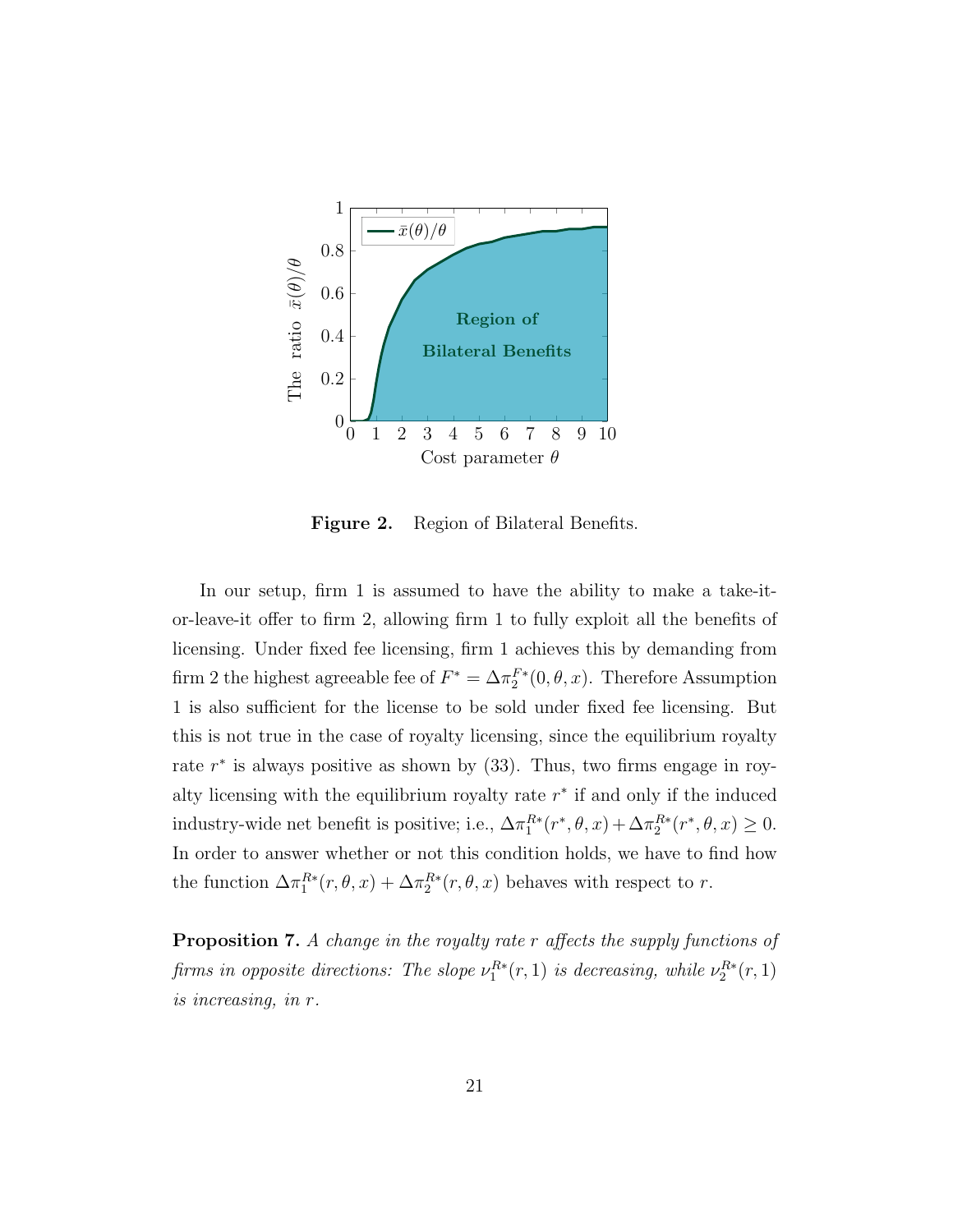**Proof.** Recall that when  $\gamma^R = 1$ ,  $\theta_2^R = \theta_1 = \theta - x$ . Differentiating (9) with respect to r we obtain

$$
\frac{\partial \nu_1^{R*}(r,1)}{\partial r} = \frac{1}{2a_1} \left( \frac{-(\partial b_1/\partial r) \left( \sqrt{b_1^2 - 4a_1c_1} - b_1 \right) - 8a_1}{\sqrt{b_1^2 - 4a_1c_1}} \right).
$$

We observe that the sign of the above derivative is equal to the sign of  $\Gamma =$  $-(\partial b_1/\partial r)\left(\sqrt{b_1^2-4a_1c_1}-b_1\right)-8a_1=2\theta_1\left(\sqrt{b_1^2-4a_1c_1}-b_1\right)-8\theta_1(2+\theta_1).$ Note that  $\Gamma < 0$  if and only if  $\sqrt{b_1^2 - 4a_1c_1} < b_1 + 4(2 + \theta_1)$  or equivalently if and only if  $\psi \equiv a_1c_1 + 2(2+\theta_1)b_1 + 4(2+\theta_1)^2$  is positive. Inserting  $a_1, b_1$ , and  $c_1$  from (11), (12), and (13) into the above equation we get  $\psi = -(4\theta_1^2 4r\theta_1 + 4\theta_1 + \theta_1^3 - 4r\theta_1^2 + 4\theta_1^2 - 8r\theta_1 + 8\theta_1 + 2\theta_1^3 - 4r\theta_1^2 + 4\theta_1^2 + 16 + 16\theta_1 + 4\theta_1^2$ which simplifies to  $\psi = 4(1 - r)\theta_1 + \theta_1^3 + 16 + 16\theta_1 + 8\theta_1^2$ , which is always positive since  $r \in [0, 1]$ . Therefore,  $\partial \nu_1^{R*}(r, 1)/\partial r < 0$ .

Now, we will calculate the sign of  $\partial \nu_2^{R*}(r,1)/\partial r$ . Let  $\nu_2^{R*} = \nu_2^{R*}(r,1)$ . Then, equation (10) implies

$$
\nu_2^{R*} = \left(-b_2 + \sqrt{b_2^2 - 4a_2c_2}\right)/2a_2.
$$

It follows that

$$
b_2 + 2a_2\nu_2^{R*} = \sqrt{b_2^2 - 4a_2c_2}.
$$

Taking the square of both sides of the above equality and rearranging yields

$$
b_2\nu_2^{R*} + a_2(\nu_2^{R*})^2 = -c_2.
$$

The total differential of the above equation implies

$$
\frac{\partial b_2}{\partial r} \nu_2^{R*} + b_2 \left( \frac{\partial \nu_2^{R*}}{\partial r} \right) + 2a_2 \nu_2^{R*} \left( \frac{\partial \nu_2^{R*}}{\partial r} \right) + \frac{\partial a_2}{\partial r} \left( \nu_2^{R*} \right)^2 = -\frac{\partial c_2}{\partial r}
$$

or

$$
\begin{array}{rcl}\n\left(b_2 + 2a_2\nu_2^{R*}\right)\frac{\partial \nu_2^{R*}}{\partial r} & = & -\frac{\partial c_2}{\partial r} - \frac{\partial b_2}{\partial r}\nu_2^{R*} - \frac{\partial a_2}{\partial r}(\nu_2^{R*})^2 \\
& = & 2\theta_1\nu_2^{R*} + 4\theta_1(\nu_2^{R*})^2,\n\end{array}
$$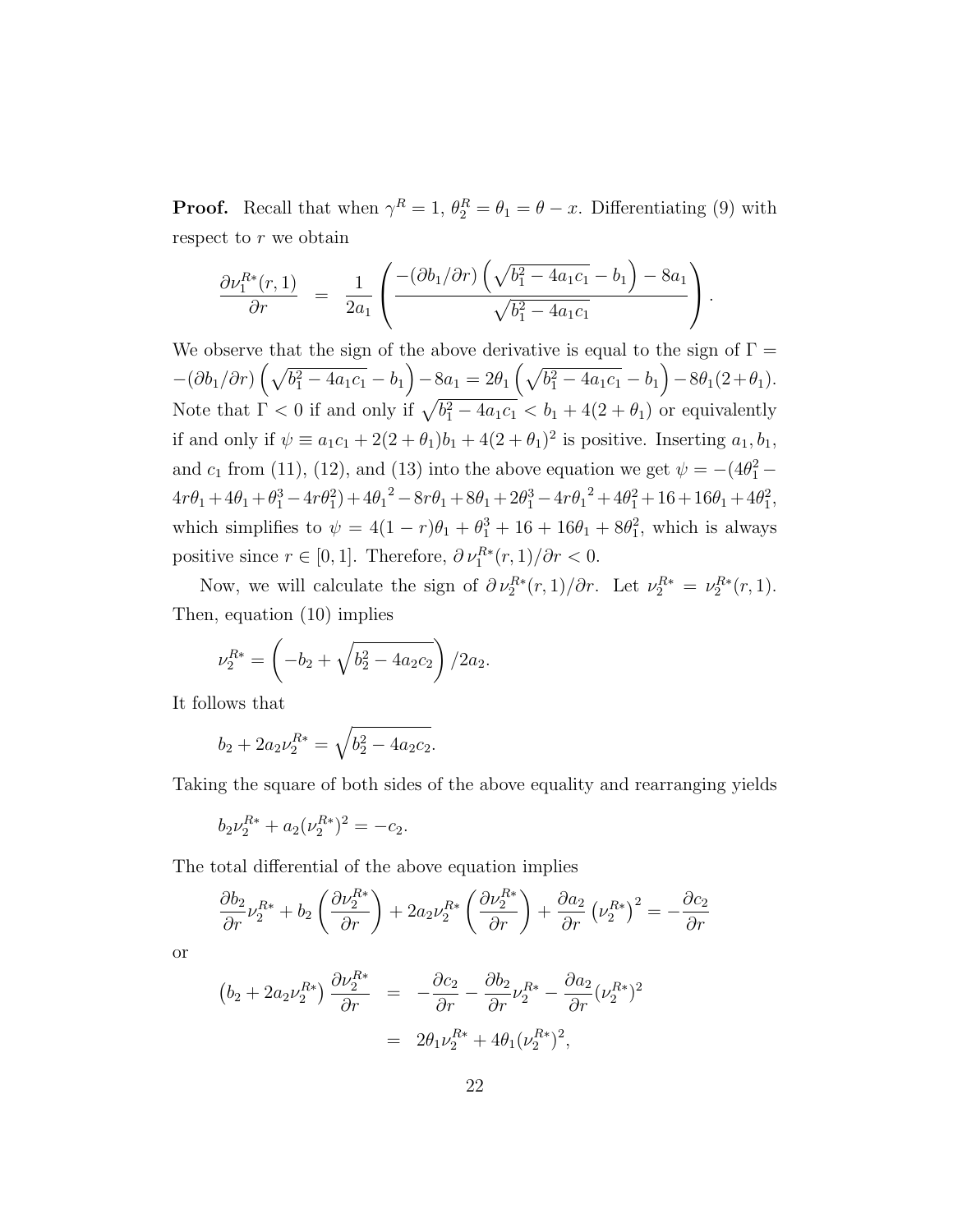further implying

$$
\frac{\partial \nu_2^{R*}}{\partial r} = \left(\frac{1 + 2\nu_2^{R*}}{b_2 + 2a_2\nu_2^{R*}}\right) 2\theta_1 \nu_2^{R*}.
$$

Since  $\nu_2^{R*}, b_2$ , and  $a_2$  are all positive,  $\partial \nu_2^*(r, 1)/\partial r > 0$ .

Note that under royalty licensing the equilibrium price in equation (5) can be rewritten as

$$
p^{R*}(r, \gamma^R) = \frac{a}{1 + \nu_1^*(r, \gamma^R) + \nu_2^*(r, \gamma^R)}.
$$
\n(47)

To find the effect of r on  $p^{R*}(r,1)$  we need to find its effect on  $\nu_1^{R*}(r,1)$  +  $\nu_2^{R*}(r, 1)$ . This second effect cannot be obtained with the help of Proposition 7 where we show that  $\nu_1^{R*}(r,1)$  and  $\nu_2^{R*}(r,1)$  move in opposite directions as r changes. However, we can characterize a necessary and sufficient condition under which the effect of r on  $\nu_1^{R*}(r,1)$  dominates the effect on  $\nu_2^{R*}(r,1)$ .

**Lemma 1.** The slope of the industry supply curve,  $\nu_1^{R*}(r,1) + \nu_2^{R*}(r,1)$ , is increasing in r if and only if this slope is less than  $(\nu_2^{R*}(r,1))^2 - 1$ .

**Proof.** Note that when  $\gamma^R = 1$ ,  $\theta_1 = \theta_2 = \theta - x$ . Let  $\nu_1^{R*} = \nu_1^{R*}(r, 1)$  and  $\nu_2^{R*} = \nu_2^{R*}(r,1)$ . Taking the logarithm of equation (25) when  $\gamma^R = 1$ , we obtain

$$
\ln(\nu_2^{R*}) = \ln(1 + \nu_1^{R*}) - \ln(1 - 2r + (\theta - x)(1 + \nu_1^{R*})).
$$

The total differential with respect to r yields

$$
\frac{1}{\nu_2^{R*}} \frac{\partial \nu_2^{R*}}{\partial r} = \frac{1}{1 + \nu_1^{R*}} \frac{\partial \nu_1^{R*}}{\partial r} - \frac{1}{1 - 2r + (\theta - x)(1 + \nu_1^{R*})} \frac{\partial \nu_1^{R*}}{\partial r}.
$$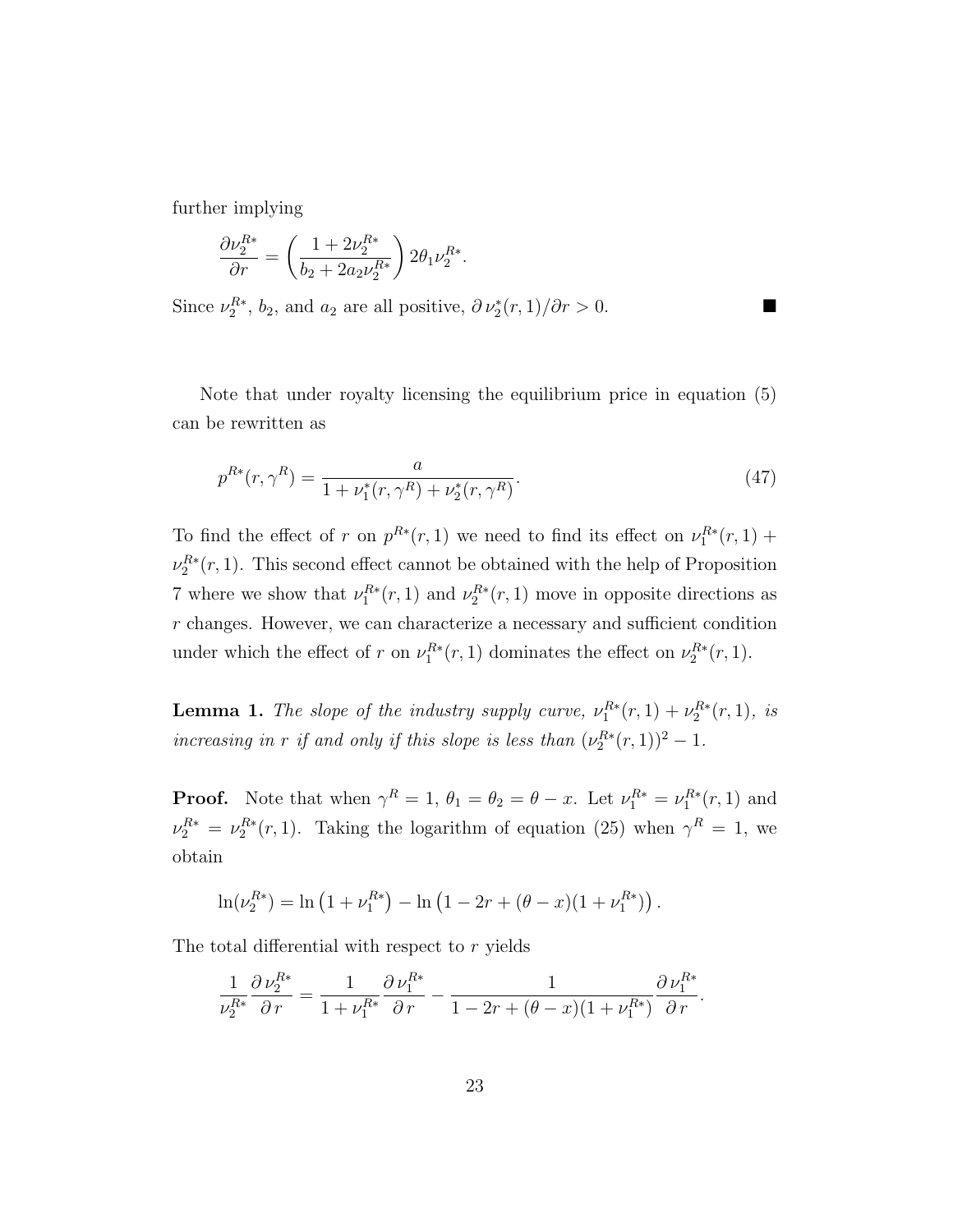It follows that

$$
\frac{\partial \, \nu_2^{R*}}{\partial \, r} = \frac{\nu_2^{R*}}{1 + \nu_1^{R*}} \frac{\partial \, \nu_1^{R*}}{\partial \, r} - \frac{(\nu_2^{R*})^2}{1 + \nu_1^{R*}} \frac{\partial \, \nu_1^{R*}}{\partial \, r}
$$

and

$$
\frac{\partial (\nu_1^{R*} + \nu_2^{R*})}{\partial r} = \left(1 + \frac{\nu_2^{R*}}{1 + \nu_1^{R*}} - \frac{(\nu_2^{R*})^2}{1 + \nu_1^{R*}}\right) \frac{\partial \nu_1^{R*}}{\partial r}
$$

or

$$
\frac{\partial \left(\nu_1^{R*} + \nu_2^{R*}\right)}{\partial \, r} = \left(\frac{1 + \nu_1^{R*} + \nu_2^{R*} - (\nu_2^{R*})^2}{1 + \nu_1^{R*}}\right) \frac{\partial \, \nu_1^{R*}}{\partial \, r}.
$$

Since  $\partial \nu_1^{R*}/\partial r < 0$  for all  $r \in [0,1]$ , we have  $\partial (\nu_1^{R*} + \nu_2^{R*})/\partial r > 0$  if and only if  $\nu_1^{R*} + \nu_2^{R*} < (\nu_2^{R*})^2 - 1$ .

Now, define for each  $\theta$  and x the largest threshold  $\hat{r}(\theta, x) \in [0, 1]$  under which the slope of the industry supply is increasing in r for all  $r \leq \hat{r}(\theta, x)$ ; i.e.,

$$
\hat{r}(\theta, x) = \begin{cases} \max\{r : r \in \hat{R}(\theta, x)\} & \text{if } \hat{R}(\theta, x) \neq \emptyset \\ 0 & \text{otherwise,} \end{cases}
$$
\n(48)

where

$$
\hat{R}(\theta, x) = \{ r \in [0, 1] : \nu_1^{R*}(r') + \nu_2^{R*}(r') < (\nu_2^{R*}(r'))^2 - 1 \text{ for all } r' \le r \}. (49)
$$

Using the threshold  $\hat{r}(\theta, x)$  we can propose the following sufficiency result.

Proposition 8. The output of firm 2 and the industry output as well as consumers' surplus are higher, whereas the output of firm 1 is lower, under royalty licensing than under fixed fee licensing if the equilibrium royalty rate  $r^*$  is less than  $\hat{r}(\theta, x)$ .

**Proof.** Assume  $r^* < \hat{r}(\theta, x)$ . Then by equation (33), we must have  $r^* = \bar{r}$ . Therefore,  $\bar{r} < \hat{r}(\theta, x)$ . By Lemma 1 and equations (48)-(49), we have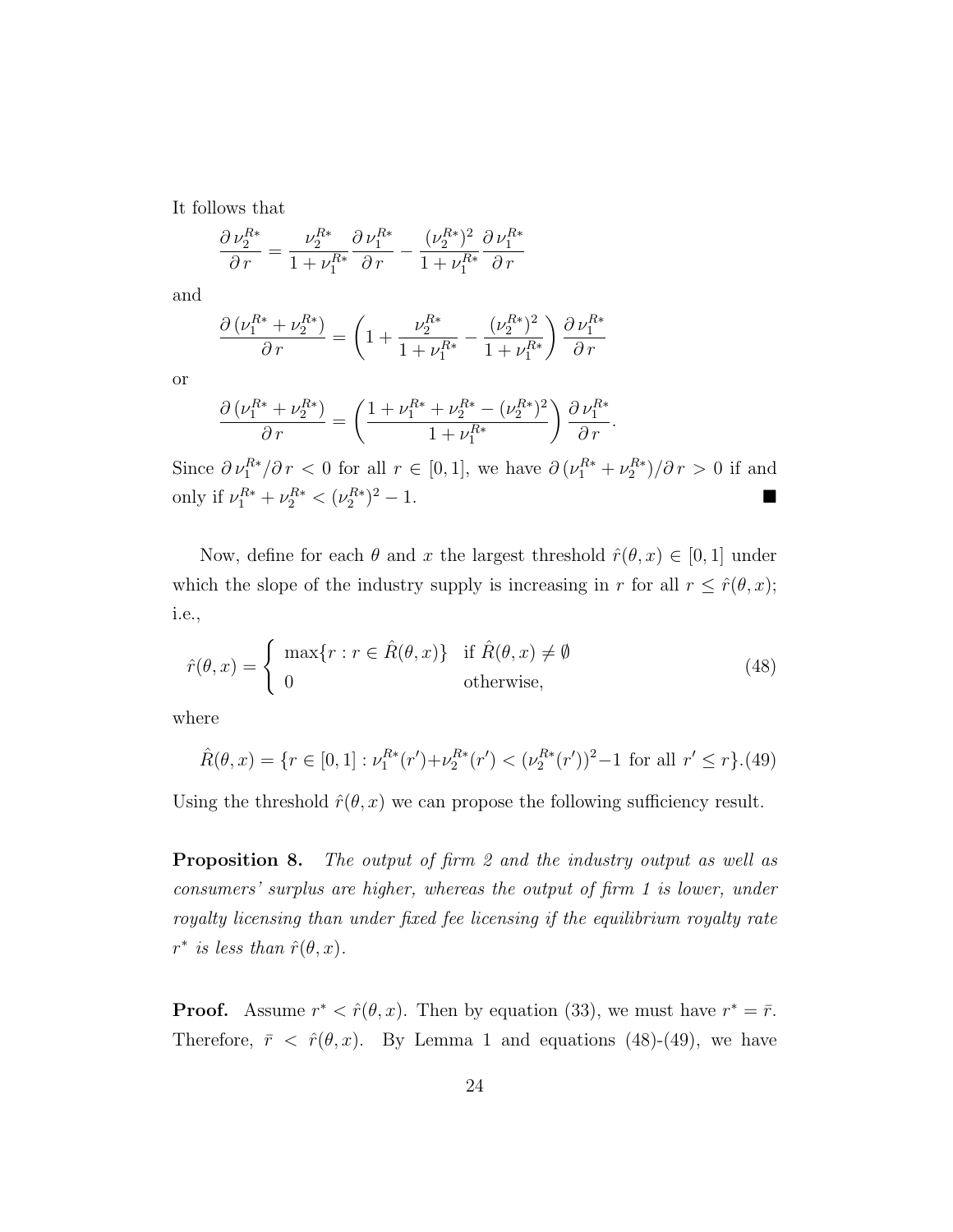$\partial(\nu_1^{R*}(r,1)+\nu_2^{R*}(r,1))/\partial r > 0$  for all  $r < \hat{r}(\theta,x)$ . So,  $\nu_1^{R*}(\bar{r},1)+\nu_2^{R*}(\bar{r},1) >$  $\nu_1^{R*}(0,1) + \nu_2^{R*}(0,1)$ . Equation (5) implies that  $p^{R*}(\bar{r}) < p^{R*}(\bar{0})$ . Therefore,  $D(p^{R*}(\bar{r})) > D(p^{R*}(\bar{0}))$ , since the function D is downward sloping by assumption. By market clearing conditions we can replace the demand at each side of the previous inequality by the industry supply, yielding  $Q^{R*} = S_1^R(p^{R*}(\bar{r}))$  +  $S_2^R(p^{R*}(\bar{r})) > S_1^R(p^{R*}(0)) + S_2^R(p^{R*}(0)) = Q^{F*}$ . Then, it follows that  $CS^{R*} =$  $(Q^{R*})^2/2 > (Q^{F*})^2/2 = CS^{F*}$ . Thus, the equilibrium industry output and consumers' surplus are both higher under royalty licensing than under fixed fee licensing. Also, note that Proposition 7 implies that  $\nu_1^{R*}(\bar{r}, 1) < \nu_1^{R*}(0, 1)$ and  $\nu_2^{R*}(\bar{r},1) > \nu_1^{R*}(0,1)$ . Since we already found that  $p^{R*}(\bar{r}) < p^{R*}(\bar{0})$ , it must be true that  $Q_1^{R*} = p^{R*}(\bar{r})\nu_1^{R*}(\bar{r},1) < p^{R*}(0)\nu_1^{R*}(0) = Q_1^{F*}$ . As we earlier found that  $Q^{R*} = Q_1^{R*} + Q_2^{R*} > Q_1^{F*} + Q_2^{F*} = Q^{F*}$ , we must have  $Q_2^{R*} > Q_2^{F*}$ . Thus, we have established that the output of firm 1 is lower and the output of firm 2 is higher under royalty licensing than under fixed fee licensing.

Note from equation  $(33)$  that the equilibrium royalty rate  $r^*$  can be less than  $\hat{r}(\theta, x)$  only if  $r^* = \bar{r}$  and that is the case if  $\Delta \pi_1^{R*}(\bar{r}) \geq 0$ . So, the sufficiency condition in Proposition 8 holds only if  $\bar{r} < \hat{r}(\theta, x)$  and  $\Delta \pi_1^{R*}(\bar{r}) \geq 0$ . We should also note that Propositions 6 and 8 together enable consumers to fully rank royalty licensing, fixed fee-licensing, and no licensing. No licensing is always inferior to fixed fee licensing, whereas fixed fee licensing is inferior to royalty licensing if the royalty rate is sufficiently small; i.e.,  $r^* < \hat{r}(\theta, x)$ .

Our results have also implications on the equilibrium profit of firm 1. As the licensing contract is offered by firm 1, it ensures maximizing its own profit by setting a royalty rate under which the equilibrium profit of firm 2 is the same as it would obtain under the equilibrium of fixed fee licensing. Therefore, firm 2 is indifferent between the two forms of license that can be offered by firm 1. Moreover, in the region of bilateral benefits (defined by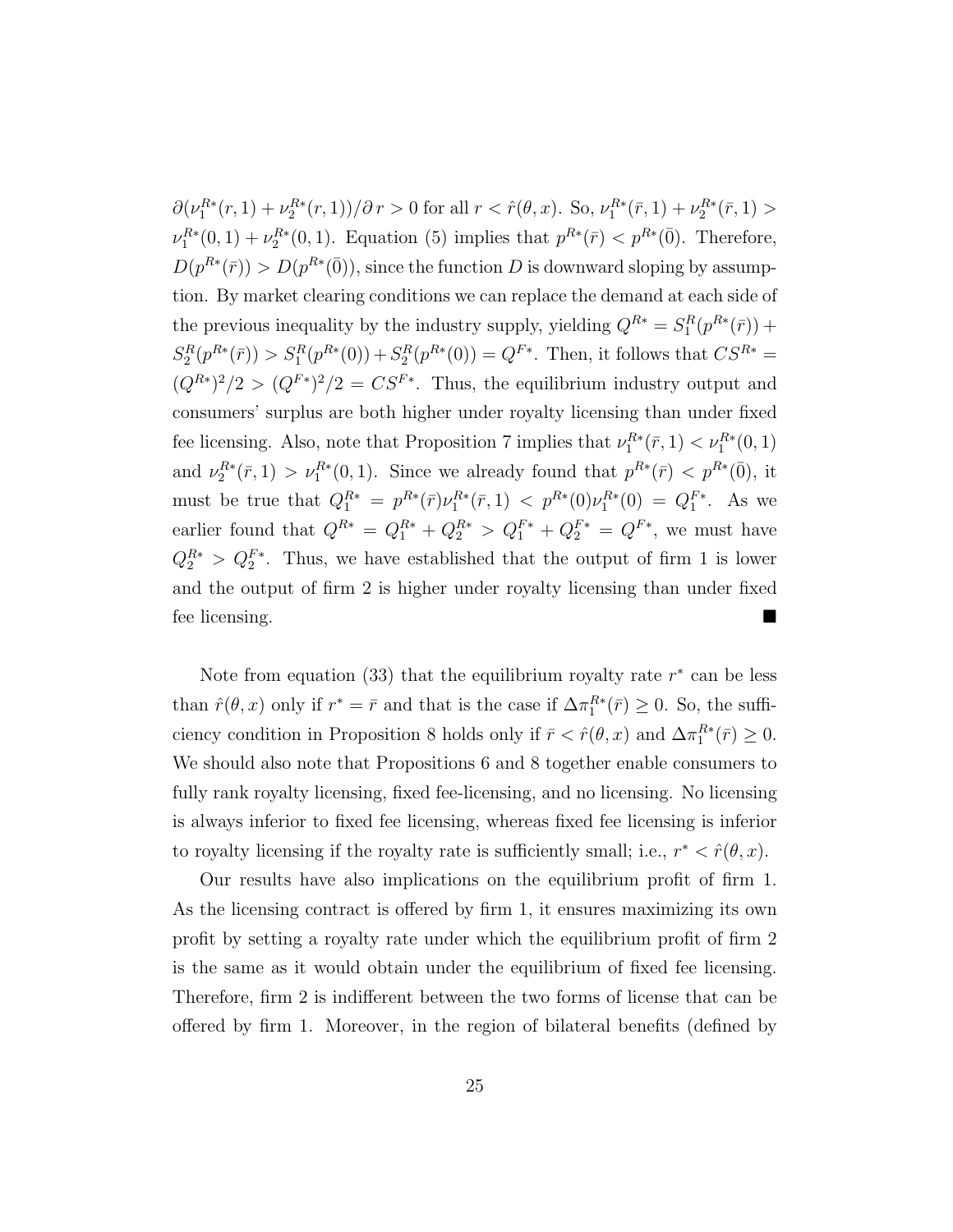Assumption 1) the industry profits are higher under fixed fee licensing than under no licensing. Given the aforementioned indifference of firm 2, it is clear that firm 1 prefers fixed fee licensing to no licensing when the size of its cost advantage, x, is sufficiently low with respect to  $\theta$ . It should also be clear that firm 1 can never be worse under royalty licensing than under no licensing since it has always the option of not selling its license by demanding an unacceptable rate of royalty.

What our previous results are missing is a ranking on the equilibrium profits of firm 1 under royalty licensing and fixed fee licensing. To identify this ranking, let us define a threshold  $\hat{x}(\theta)$  below which firm 1 always prefers royalty licensing to fixed fee licensing, i.e.,

$$
\hat{x}(\theta) = \max\{x \in (0, \theta] : \pi_1^{R*}(r^*, \theta, x') \ge \pi_1^{F*}(F^*, \theta, x') \text{ for all } x' \le x\}.
$$
 (50)

Using computer calculations, we illustrate in Figure 3 the graph of  $\hat{x}(\theta)/\theta$ for values of  $\theta \in [0, 10]$ .



Figure 3. Preferences of Firm 1 on Licensing Arrangements.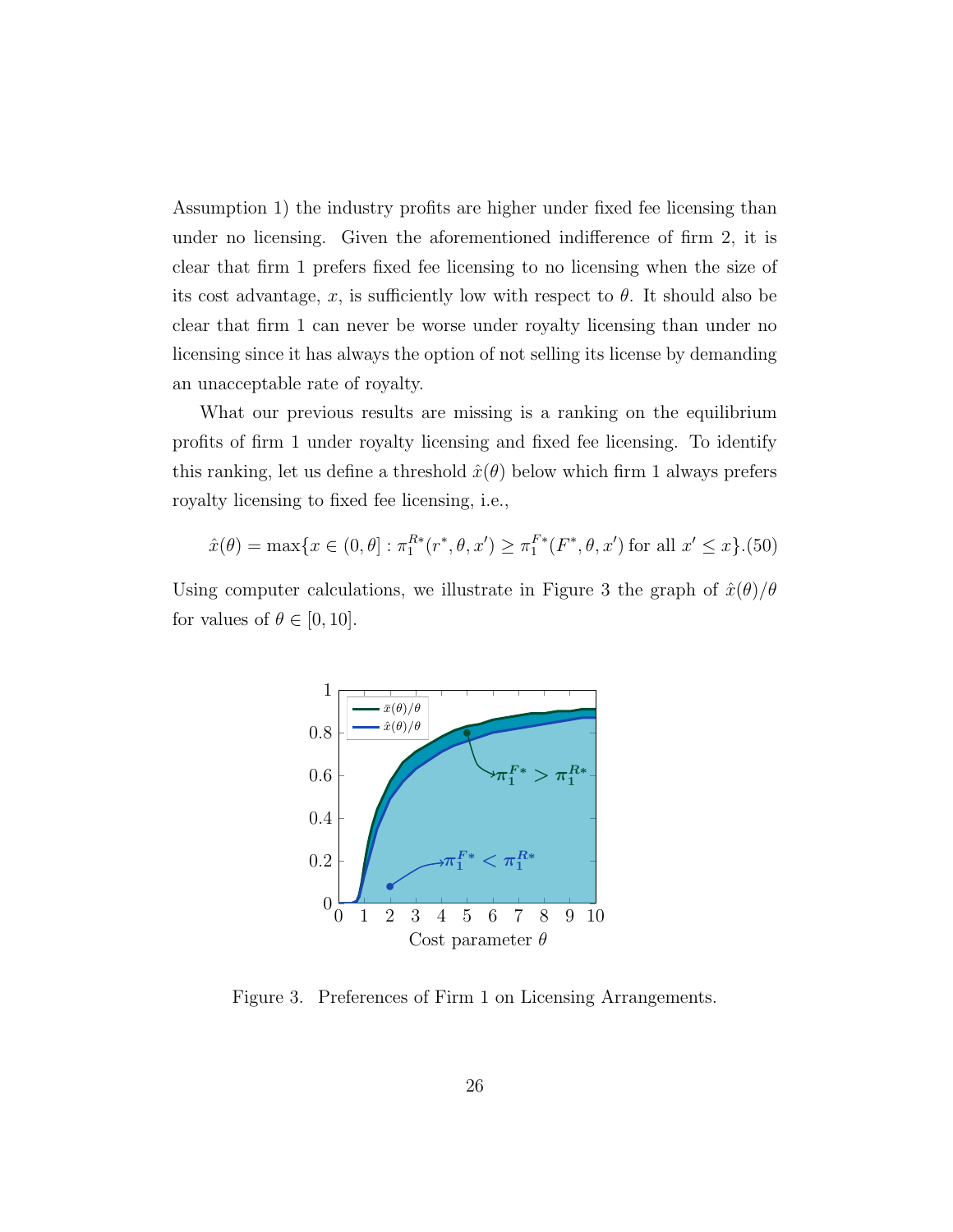Note that the dark blue curve,  $\bar{x}(\theta)/\theta$ , in Figure 3 draws the boundary of the region in which Assumption 1 holds and firm 1 strictly prefers fixed fee licensing to no licensing (as already illustrated in Figure 2). Moreover, under the dark-blue curve, fixed fee licensing always yields higher consumers' surplus and social welfare than royalty licensing. That is, for any  $(\theta, x)$  such that  $x < \bar{x}(\theta)$  we have  $\Delta \pi_1^{F*}(0, \theta, x) > 0$ ,  $\Delta \pi_2^{F*}(0, \theta, x) = 0$ ,  $CS^{F*}(0, \theta, x) > CS^{R*}(0, \theta, x)$ , and  $SW^{F*}(0, \theta, x) > SW^{R*}(0, \theta, x)$ . We also find that the dark-blue and light-blue curves can together characterize the preference relation of firm 1 on two licensing forms. In the dark-blue-shaded region, fixed fee licensing is more profitable for firm 1 whereas in the lightblue-shaded region, royalty licensing becomes more profitable.

# 5 Conclusion

In this paper we have dealt with the problem of licensing in a duopoly under supply function competition and studied the welfare effects of fixed fee licensing and royalty licensing in comparison with each other and with the case of no licensing. We have shown that the innovator firm may find it profitable to sell the license for its cost-reducing technology (by a take-it-or-leave-it contract) only if the size of its cost advantage is sufficiently low. Moreover, if the innovator finds fixed fee licensing more profitable than no licensing and sells its technology accordingly, then the equilibrium outputs of both firms and consequently the equilibrium industry output (which are all independent of the license fee) become higher than what could be attained in the absence of licensing. This also implies that consumers always prefer fixed fee licensing to the option of no licensing.

For royalty licensing, our results are more involving. The reason is that the equilibrium supply functions, hence the equilibrium output, of firms are not independent of the royalty rate like they are from the fixed fee. How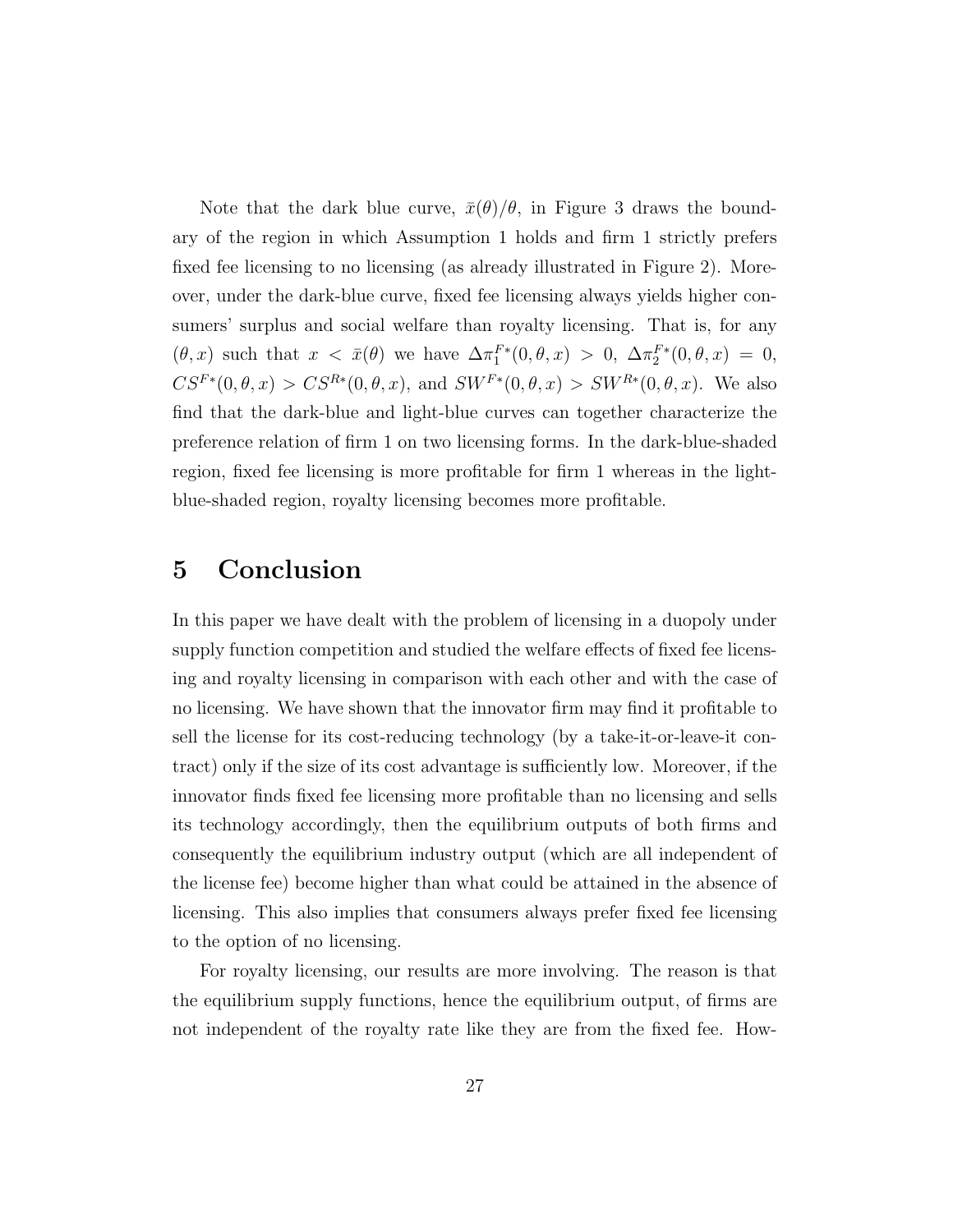ever, since in the extreme case where the royalty rate is zero, royalty licensing induces the same output allocations as in case of fixed fee licensing, we know that the welfare results under both arrangements of licensing must be the same in the limit. That is, if the equilibrium royalty rate is extremely small then the equilibrium industry output and consumers' surplus are always higher under royalty licensing (too) than they would be under no licensing. However, if the equilibrium royalty rate is not sufficiently low, then welfare analyses under two arrangements of licensing become independent. In this case, we can show that the royalty rate affects the equilibrium supply functions and outputs of the two firms in opposite directions. As a matter of fact, we find the effects to be negative for the innovator and positive for its rival. Given this conflict, the effect of the royalty rate on the equilibrium industry supply function, or output, becomes in general ambiguous. However, this ambiguity disappears if the equilibrium royalty rate is not very high.

Finally, we show that we can Pareto rank the two arrangements of licensing by the help of two distinct thresholds,  $\hat{x}$  and  $\bar{x}$  with  $\hat{x} < \bar{x}$ , that we put on the cost advantage of the inventor. Since in our model, the license contracts are always made by the innovator, independent of the licensed cost advantage the licensee is enforced under any arrangement of licensing to enjoy the same profit it would obtain under no licensing. Therefore, the licensee is indifferent between any arrangement of licensing and no licensing at all. On the other hand, the profit comparisons of the licensor is sensitive to the size of its cost advantage. The licensor prefers any arrangement of licensing to no licensing if and only if its cost advantage is smaller than the highest threshold value  $\bar{x}$ . Moreover, it prefers fixed fee licensing to royalty licensing if its cost advantage is mild; i.e., it falls in between the two thresholds  $\hat{x}$  and  $\bar{x}$ . Finally, the licensor prefers royalty licensing to fixed fee licensing if its cost advantage is below the lowest of the thresholds; i.e.,  $\hat{x}$ .

We should note that our results are different from the earlier findings in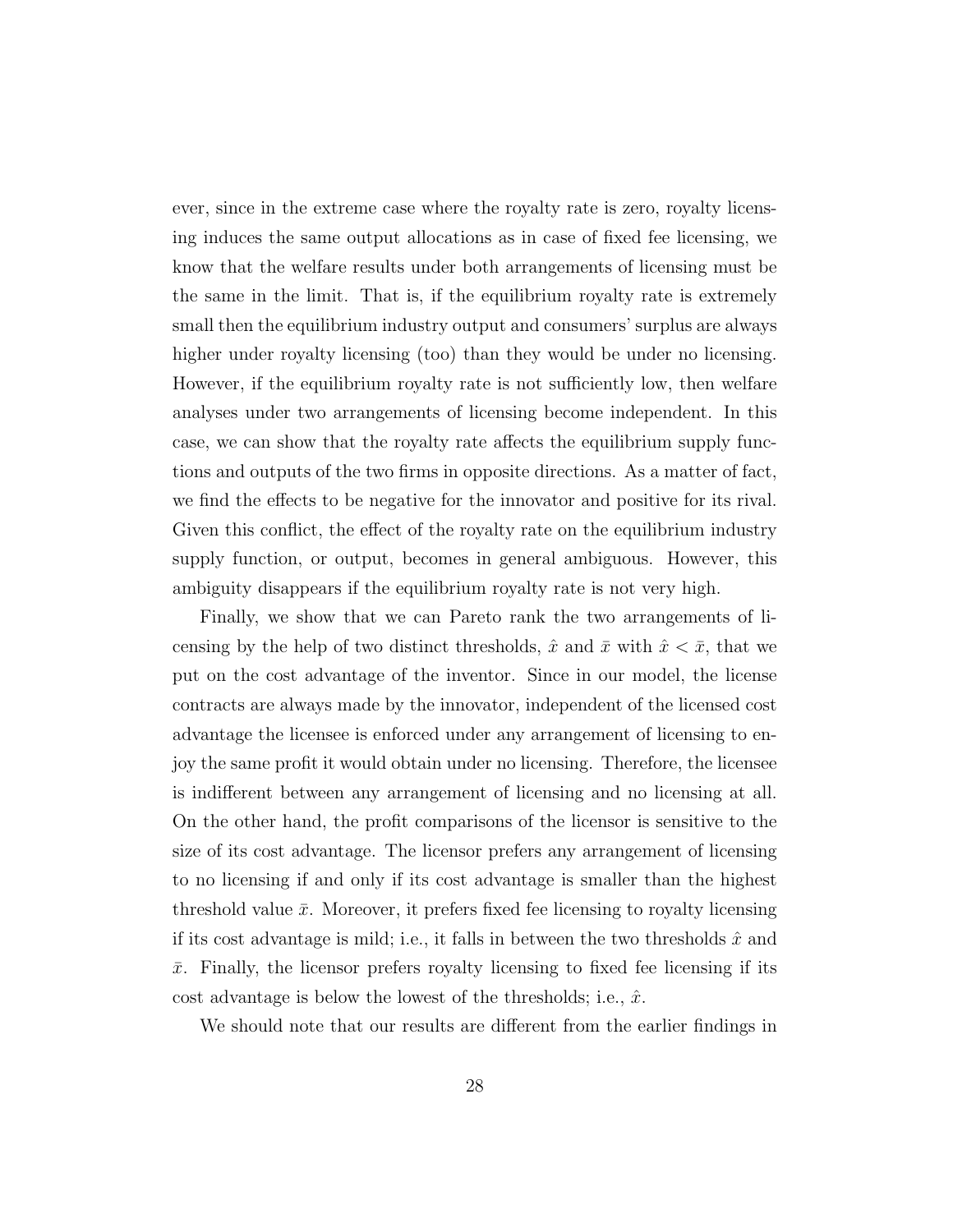the literature where royalty licensing is preferred to fixed fee licensing by the innovator producer under Cournot competition (Wang 1998), Bertrand competition (Wang and Yang 1999), and Stackelberg competition (Filippini 2005). In contrast, we find that neither royalty nor fixed fee licensing is always superior for the innovator, whose preference on these arrangements depends on the size of its innovated cost advantage relative to the cost of its rival.

Although we have restricted ourselves to the case where licensing contracts are offered by the innovator entitling it to the whole producer benefit from licensing, one can also consider other forms of contracts by introducing a (non-dictatorial) cooperative or non-cooperative bargaining process between the duopolists. Future research may also study whether our results are robust with respect to the presence of asymmetric information, moral hazard problem, product differentiation, risk aversion, and strategic delegation among many other directions.

## References

Bousquet, A., Cremer, H., Ivaldi, M., Wolkowicz, M., 1998. Risk sharing in licensing. International Journal of Industrial Organization, 16, 535-554.

Day, C.J., Hobbs, B.F., Pang, J.-S., 2002. Oligopolistic competition in power networks: a conjectured supply function approach. IEEE Transactions on Power Systems, 17:3, 597-607.

Escrihuela-Villar, M., Gutiérrez-Hita, C., and Vicente-Pérez J., 2020. Supply function competition in a mixed electric power market. Journal of Public Economic Theory, 22, 1151-1175.

European Commission, 2015. Energy union package: a framework strategy for a resilient energy union with a forward-looking climate change policy.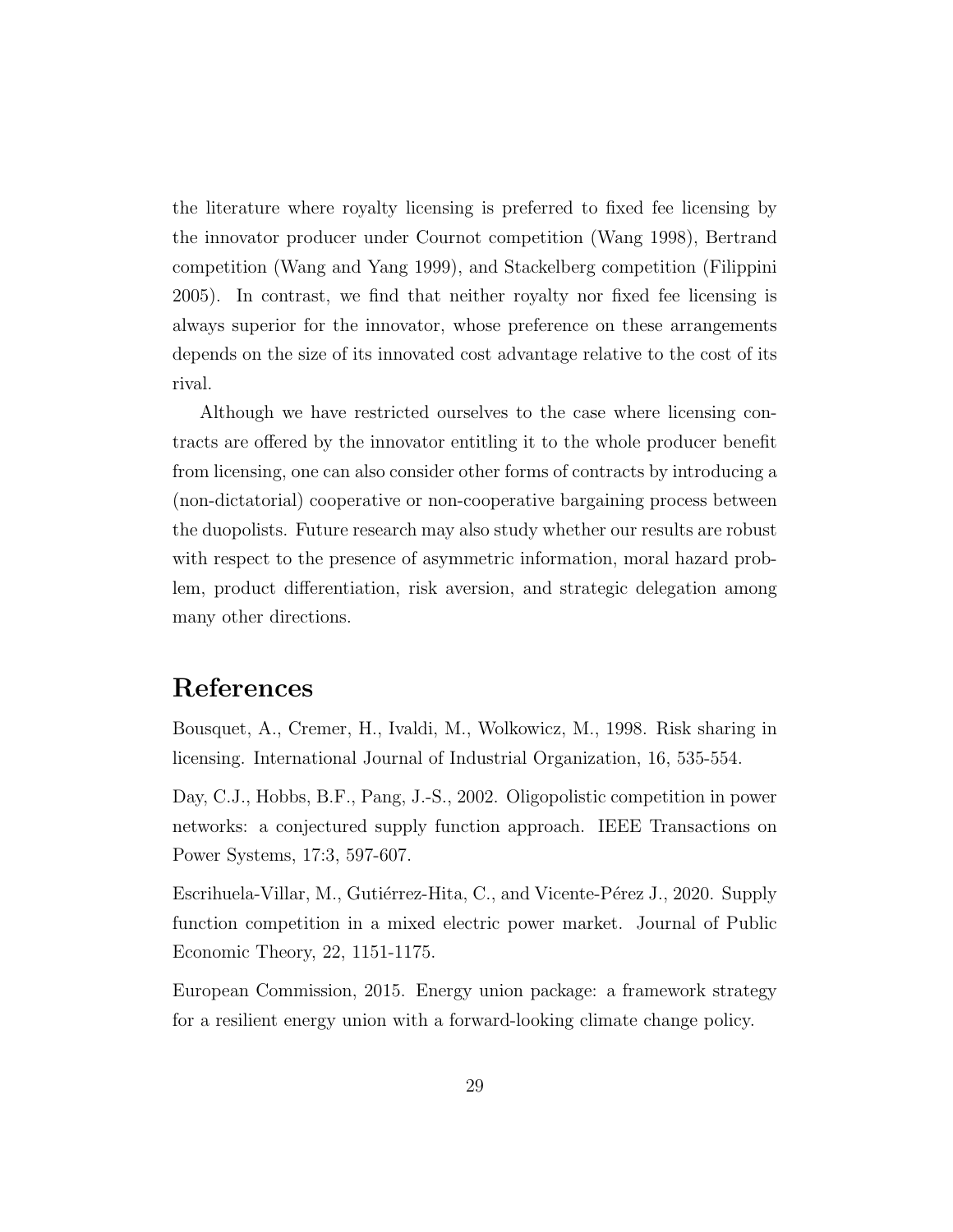Filippini, L., 2005. Licensing contract in a Stackelberg model. The Manchester School, 73:5, 582-598.

Green, R., Newbery, D., 1992. Competition in the British electricity spot market. Journal of Political Economy, 100, 929-953.

Grossman, S., 1981. Nash equilibrium and the industrial organization of markets with large fixed costs. Econometrica, 49, 1149-1172.

Kamien, M.I., Tauman, Y., 1986. Fees versus royalties and the private value of a patent. Quarterly Journal of Economics, 101, 471-491.

Kamien, M.I., Oren, S.S., Tauman, Y., 1992. Optimal licensing of costreducing innovation. Journal of Mathematical Economics, 21, 483-508.

Kamien, M.I., Tauman, Y., 2002. Patent licensing: the inside story. Manchester School, 70, 7-15.

Katz, M.L., Shapiro, C., 1986. How to license intangible property. Quarterly Journal of Economics, 101, 567-589.

Klemperer, P.D., Meyer, M.A., 1989. Supply function equilibria in oligopoly under uncertainty. Econometrica, 57, 1243-1277.

Newbery, D.M., Greve, T., 2017. The strategic robustness of oligopoly electricity market models. Energy Economics, 68, 124-132.

Rostoker, M., 1984. A survey of corporate licensing. IDEA: Journal of Law and Technology, 24, 59-92.

Rudkevich, A., Duckworth, M., 1998. Strategic bidding in a deregulated generation market: implications for electricity prices, asset valuation and regulatory response. The Electricity Journal, 11, 73-78.

San Martín, M., Saracho, A.I., 2010. Royalty licensing. Economics Letters, 107, 284-287.